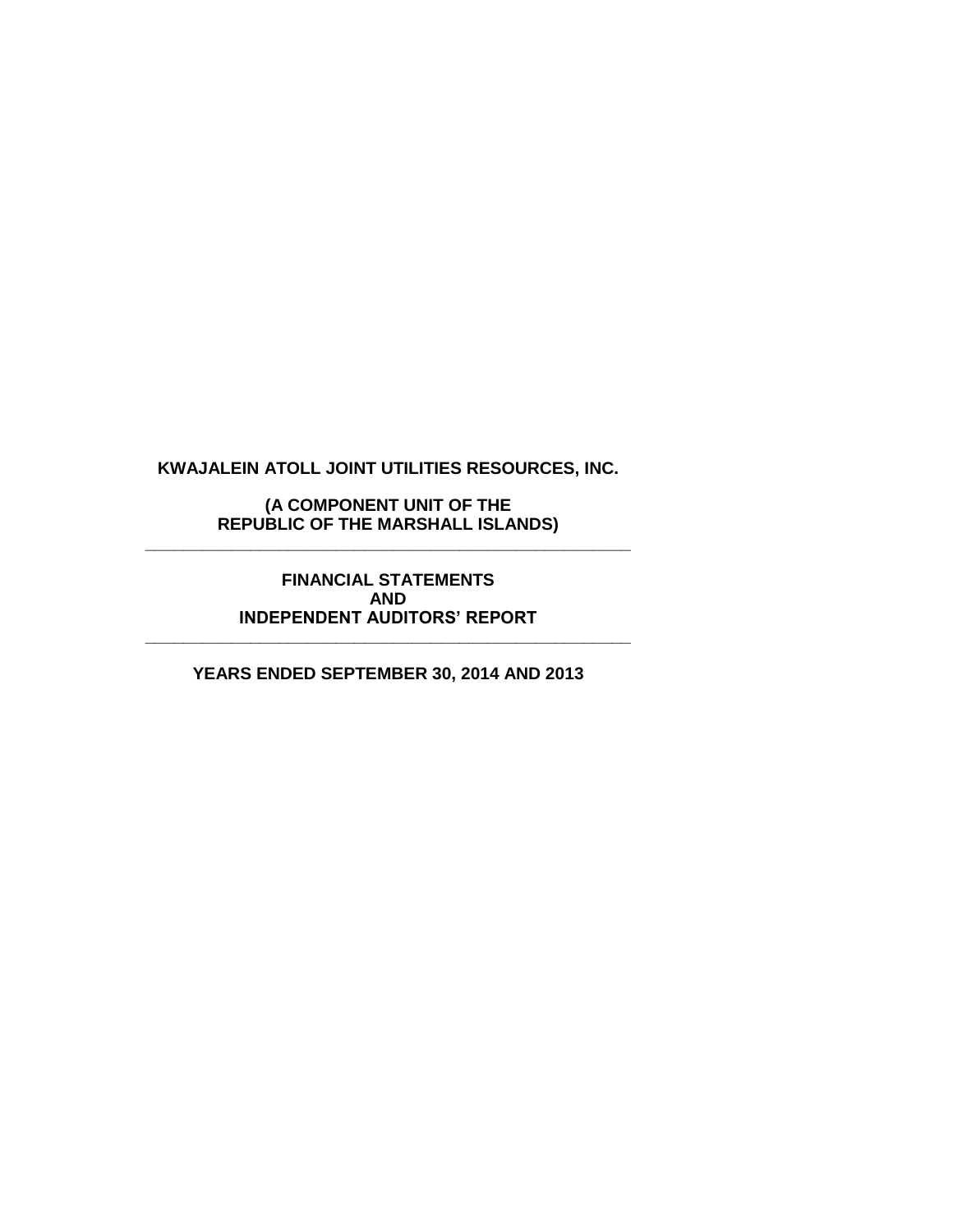#### Years Ended September 30, 2014 and 2013 Table of Contents

|      |                                                                                                                                                                                                                                    | Page No.            |
|------|------------------------------------------------------------------------------------------------------------------------------------------------------------------------------------------------------------------------------------|---------------------|
| I.   | <b>INDEPENDENT AUDITORS' REPORT</b>                                                                                                                                                                                                | 1                   |
| П.   | <b>MANAGEMENT'S DISCUSSION AND ANALYSIS</b>                                                                                                                                                                                        | 3                   |
| III. | <b>FINANCIAL STATEMENTS:</b>                                                                                                                                                                                                       |                     |
|      | <b>Statements of Net Position</b><br>Statements of Revenues, Expenses and Changes in Net Position<br><b>Statements of Cash Flows</b><br><b>Notes to Financial Statements</b>                                                       | 9<br>10<br>11<br>13 |
| IV.  | INDEPENDENT AUDITORS' REPORTS ON COMPLIANCE WITH<br><b>LAWS AND REGULATIONS</b>                                                                                                                                                    |                     |
|      | Independent Auditors' Report on Internal Control Over Financial<br>Reporting and on Compliance and Other Matters Based on an<br>Audit of Financial Statements Performed in Accordance with<br><b>Government Auditing Standards</b> | 21                  |
|      | Independent Auditors' Report on Compliance For Each Major<br>Program; Report on Internal Control Over Compliance; and Report<br>on the Schedule of Expenditures of Federal Awards Required by<br><b>OMB Circular A-133</b>         | 23                  |
|      | Schedule of Expenditures of Federal Awards                                                                                                                                                                                         | 25                  |
|      | Schedule of Findings and Questioned Costs                                                                                                                                                                                          | 26                  |
|      | <b>Unresolved Prior Year Findings and Questioned Costs</b>                                                                                                                                                                         | 29                  |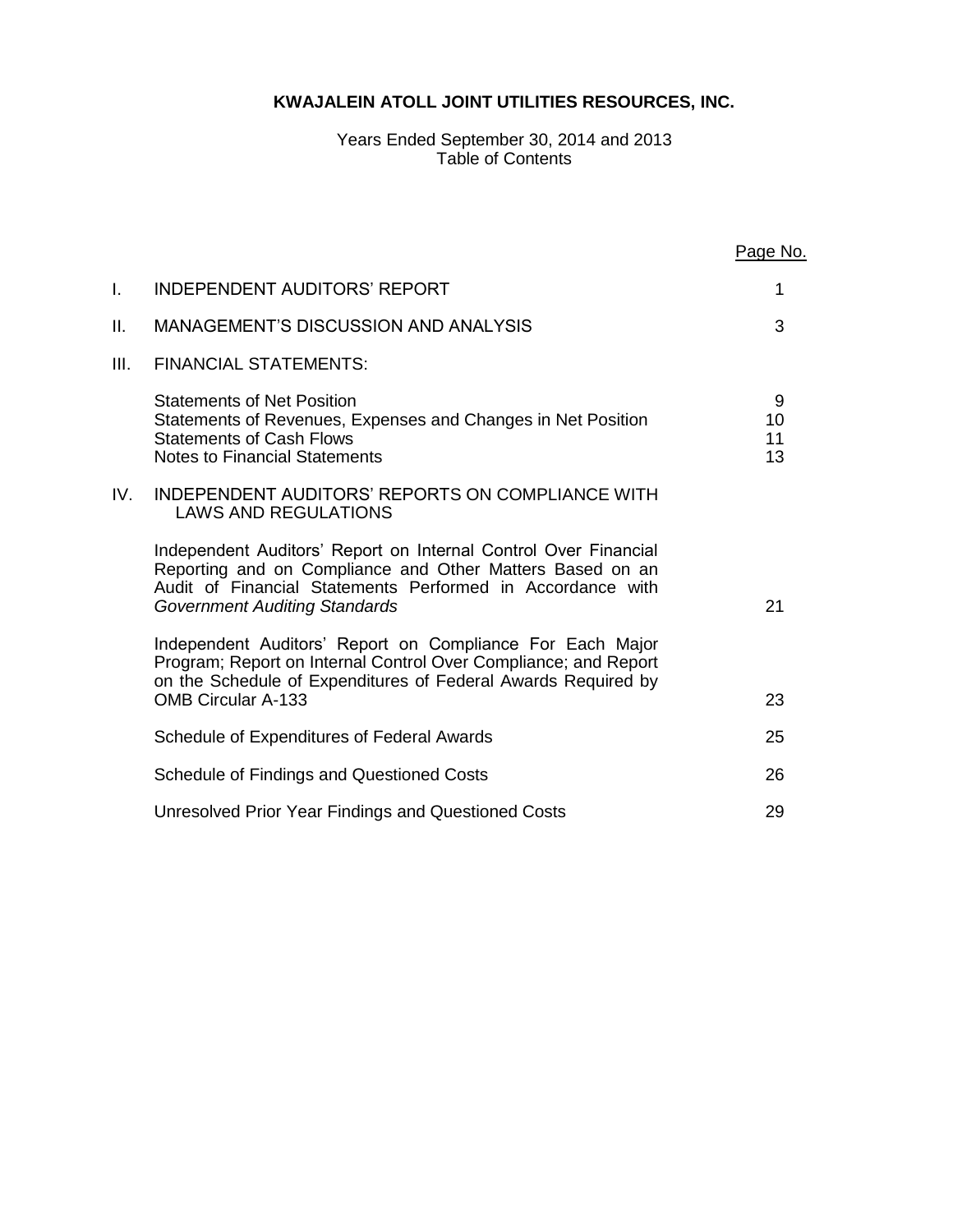

Deloitte & Touche LLP 361 South Marine Corps Drive Tamuning, GU 96913-3911 USA

Tel: (671)646-3884 Fax: (671)649-4932 www.deloitte.com

# **INDEPENDENT AUDITORS' REPORT**

Board of Directors Kwajalein Atoll Joint Utilities Resources, Inc.:

#### **Report on the Financial Statements**

We have audited the accompanying financial statements of Kwajalein Atoll Joint Utilities Resources, Inc. (KAJUR), a component unit of the Republic of the Marshall Islands, which comprise the statements of net position as of September 30, 2014 and 2013, and the related statements of revenues, expenses and changes in net position and of cash flows for the years then ended, and the related notes to the financial statements.

#### *Management's Responsibility for the Financial Statements*

Management is responsible for the preparation and fair presentation of these financial statements in accordance with accounting principles generally accepted in the United States of America; this includes the design, implementation, and maintenance of internal control relevant to the preparation and fair presentation of financial statements that are free from material misstatement, whether due to fraud or error.

### *Auditors' Responsibility*

Our responsibility is to express an opinion on these financial statements based on our audits. We conducted our audits in accordance with auditing standards generally accepted in the United States of America and the standards applicable to financial audits contained in *Government Auditing Standards,* issued by the Comptroller General of the United States. Those standards require that we plan and perform the audit to obtain reasonable assurance about whether the financial statements are free from material misstatement.

An audit involves performing procedures to obtain audit evidence about the amounts and disclosures in the financial statements. The procedures selected depend on the auditor's judgment, including the assessment of the risks of material misstatement of the financial statements, whether due to fraud or error. In making those risk assessments, the auditor considers internal control relevant to the entity's preparation and fair presentation of the financial statements in order to design audit procedures that are appropriate in the circumstances, but not for the purpose of expressing an opinion on the effectiveness of the entity's internal control. Accordingly, we express no such opinion. An audit also includes evaluating the appropriateness of accounting policies used and the reasonableness of significant accounting estimates made by management, as well as evaluating the overall presentation of the financial statements.

We believe that the audit evidence we have obtained is sufficient and appropriate to provide a basis for our audit opinion.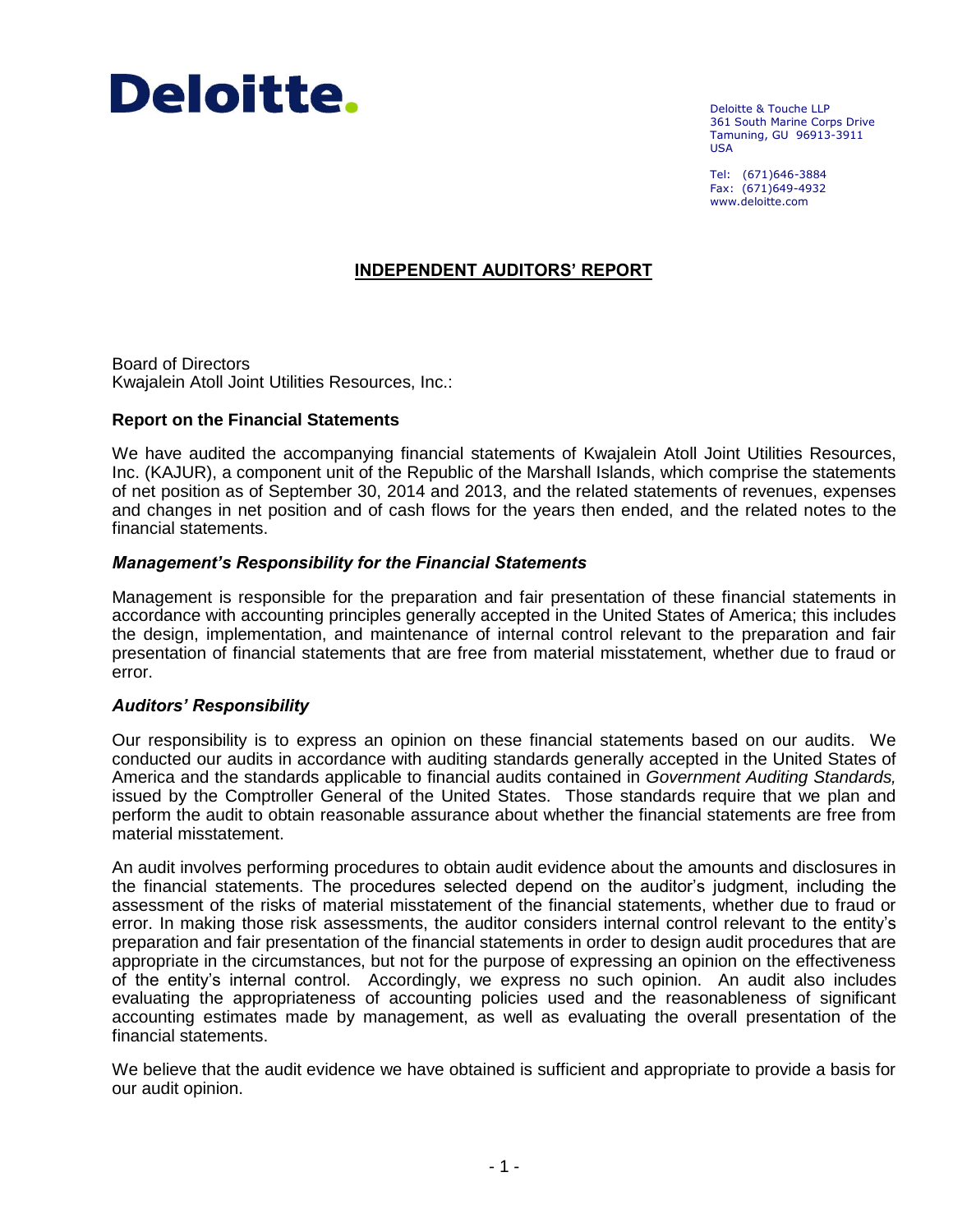# *Opinion*

In our opinion, the financial statements referred to above present fairly, in all material respects, the financial position of KAJUR as of September 30, 2014 and 2013, and the results of its operations and its cash flows for the years then ended in accordance with accounting principles generally accepted in the United States of America.

## *Other Matters*

#### *Required Supplementary Information*

Accounting principles generally accepted in the United States of America require that the management's discussion and analysis on pages 3 to 8 be presented to supplement the financial statements. Such information, although not a part of the financial statements, is required by the Governmental Accounting Standards Board who considers it to be an essential part of financial reporting for placing the financial statements in an appropriate operational, economic, or historical context. We have applied certain limited procedures to the required supplementary information in accordance with auditing standards generally accepted in the United States of America, which consisted of inquiries of management about the methods of preparing the information and comparing the information for consistency with management's responses to our inquiries, the financial statements, and other knowledge we obtained during our audit of the financial statements. We do not express an opinion or provide any assurance on the information because the limited procedures do not provide us with sufficient evidence to express an opinion or provide any assurance.

### **Other Reporting Required by** *Government Auditing Standards*

In accordance with *Government Auditing Standards*, we have also issued our report dated May 11, 2015, on our consideration of KAJUR's internal control over financial reporting and on our tests of its compliance with certain provisions of laws, regulations, contracts, and grant agreements and other matters. The purpose of that report is to describe the scope of our testing of internal control over financial reporting and compliance and the results of that testing, and not to provide an opinion on internal control over financial reporting or on compliance. That report is an integral part of an audit performed in accordance with *Government Auditing Standards* in considering KAJUR's internal control over financial reporting and compliance.

loite Naske LLP

May 11, 2015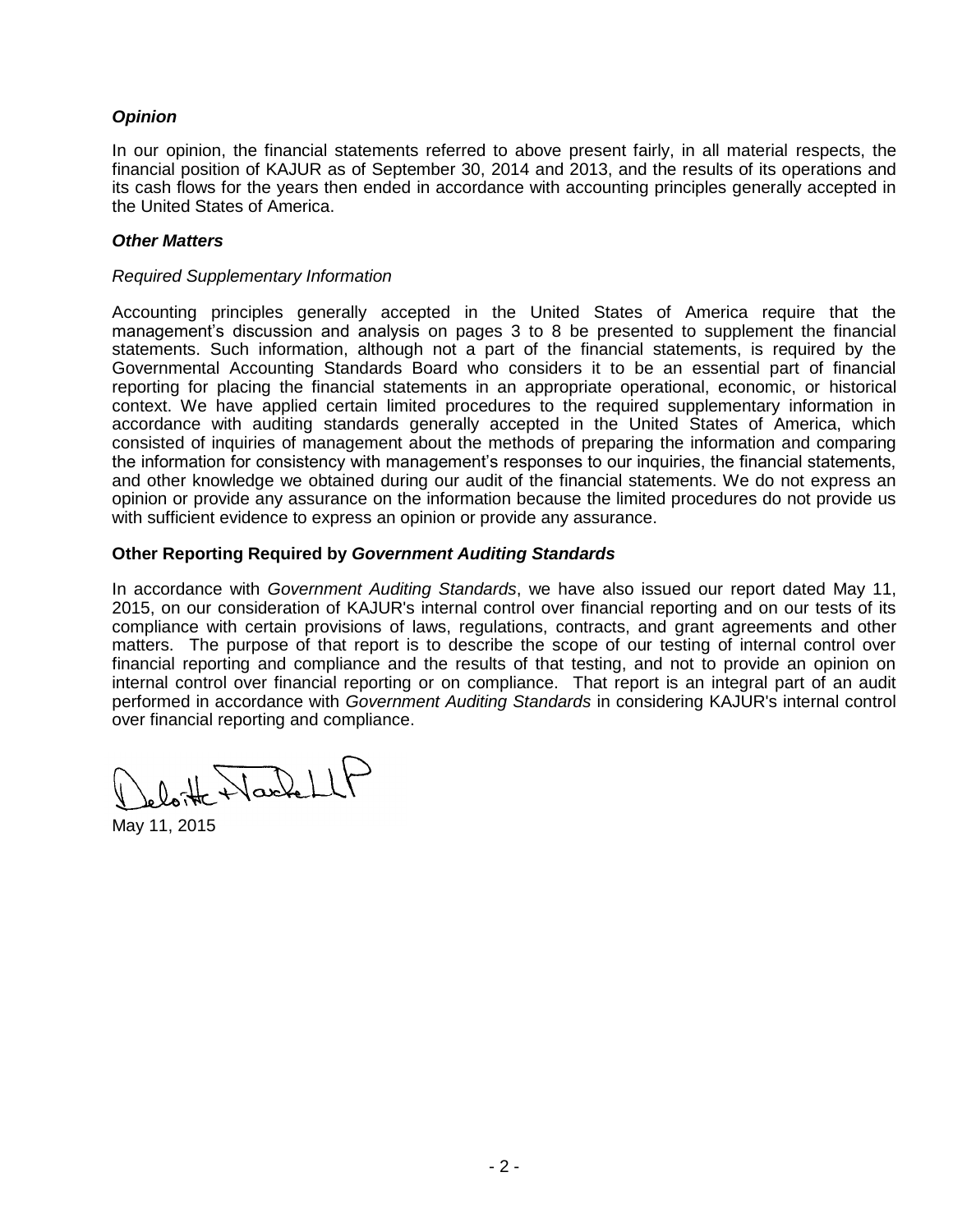Management's Discussion and Analysis Years Ended September 30, 2014 and 2013

The Kwajalein Atoll Joint Utilities Resources (KAJUR) was incorporated under the laws of the Republic of the Marshall Islands in September 1990. KAJUR was originally established as a private entity governed by the Kwajalein Atoll Development Authority (KADA) Board of Directors. In October 1999, RepMar and KADA awarded a two year management contract to the American Samoa Power Authority (ASPA) to assume operational control of KAJUR. This management contract was extended for an additional two years and in April of 2003, ASPA's contract expired.

In May of 2006, the RMI Cabinet officially approved the transfer of governing responsibilities for KAJUR to the RMI Combined Utility Board of Directors as a component unit of RepMar. KAJUR is currently the sole provider of electricity, potable water and sanitation services for the community of Ebeye, which also includes Gugeegue and smaller island communities connected to Ebeye by the causeway. At the closing of FY2014, KAJUR has under its employment a total of eighty one (81) employees manning all three functional elements of its operational structure.

# **FINANCIAL HIGHTLIGHTS**

KAJUR continued to show noticeable improvements with its fiscal performance in spite of continuing challenges with its deteriorated infrastructure, costly mode of fuel provisioning, limited options for revenue generation, and an under-skilled local workforce managing all aspects of its service operations. Some marked improvement highlights during this period included the final settlement of KAJUR's long standing debt with MISSA; a shift from manual (paper-driven) procurement process to electronic procurement process; and a more safety conscious workforce that is better equipped with tools and equipment in comparison to previous years. For over three consecutive years, the community in Ebeye have relied primarily on their own water production system without any emergency request for assistance from the military base at Kwajalein as it was normally done in the past. "Water Jug Babies" a common term used to reference small kids from Ebeye who once crowded work ferries between Ebeye and Kwajalein to get water is a thing of the past. This positive change can be attributed to a more proactive workforce that ensures spare parts are readily available on hand when needed. For three consecutive years, KAJUR has not granted any merit pay increment to its employees. Instead, it took in fourteen (14) young graduates from Job Corps and CMI's Jitok Kapeel program and placed them in a "Job Exposure" program as the first step toward getting semi-skilled individuals to fill existing open slots and soon to be vacated positions by older employees who are approaching their retirement age.

In spite of all these highlighted accomplishments, KAJUR still faces many financial and operational challenges as noted throughout the body of this management discussion and analysis.

# **FINANCIAL ANALYSIS OF KAJUR**

The Statement of Net Position and the Statement of Revenues, Expenses and Changes in Net Position provide an indication of KAJUR's financial condition. KAJUR's net position reflects the difference between assets and liabilities. An increase in net position over time typically indicates an improvement in financial condition.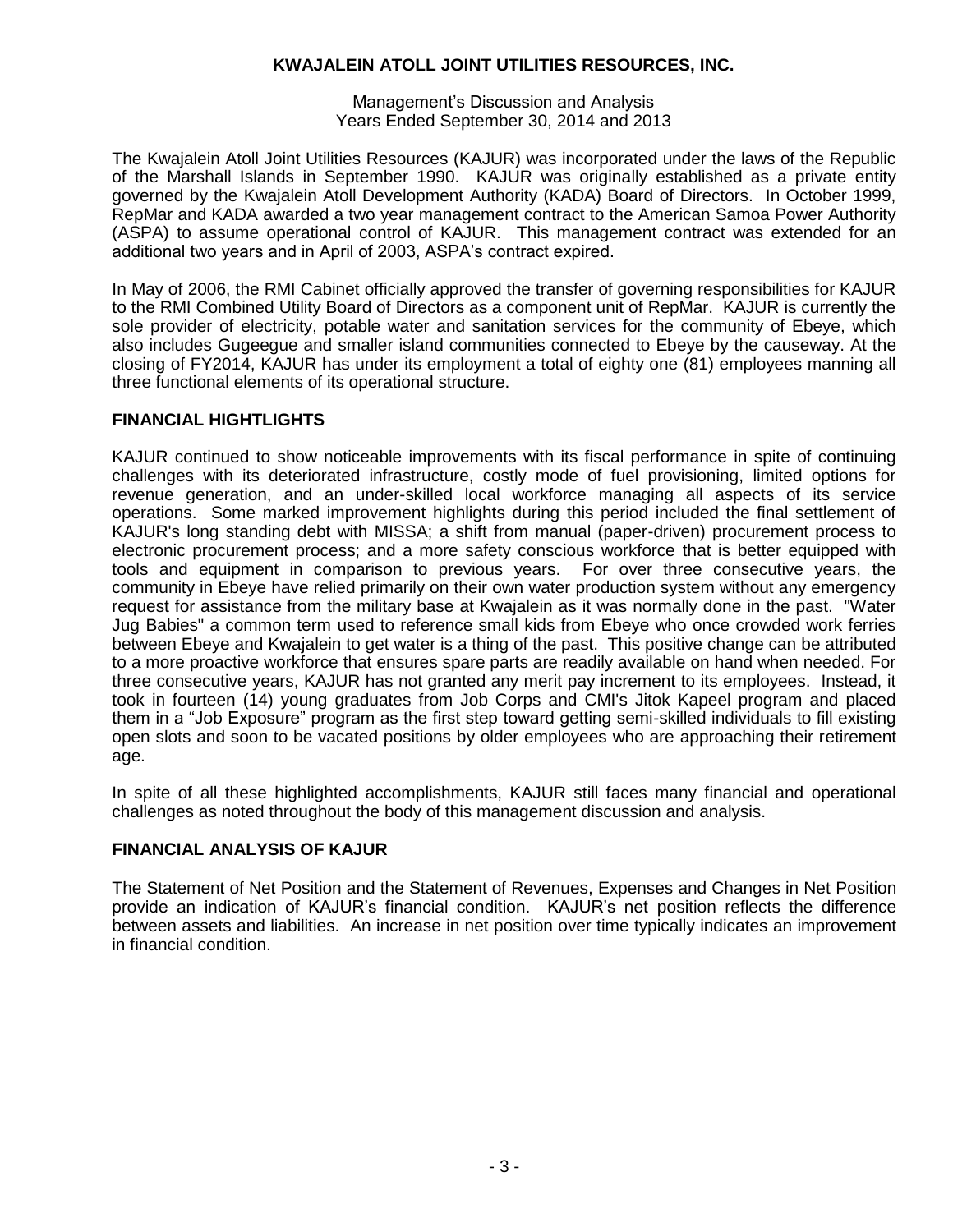Management's Discussion and Analysis, Continued Years Ended September 30, 2014 and 2013

2014 2013 2012 Current and other assets  $$ 1,663,621$   $$ 1,453,372$   $$ 1,432,326$ Capital assets 2,127,727 2,250,377 2,681,991 Total assets 3,791,348 3,703,749 4,114,317 Current liabilities 2,967,807 2,183,364 779,058 Non-current liabilities 113,214 318,708 Total liabilities 2,967,807 2,296,578 1,097,766 Net Position: Invested in capital assets 2,127,727 2,250,377 2,681,991 Unrestricted (1,304,186) (843,206) 334,560 Total net position  $$ 823.541$   $$ 1,407,171$   $$ 3,016,551$ 

A summary of KAJUR's Statement of Net Position is presented below:

As indicated above, KAJUR's capital assets decreased by \$122,650 in FY2014. Other assets actually increased by \$210,249 for an overall slight increase of \$87,599 in KAJUR's total assets for FY2014.

KAJUR made great strides this period by paying off its long standing liability (non-current) with MISSA. This is a significant accomplishment for KAJUR as this outstanding balance has been accumulating 12% interest since 2002. By October of 2007, this outstanding balance stood at \$902,057. In April of 2014, KAJUR issued its final payment of \$55,046 to essentially payoff this long outstanding balance with MISSA.

As indicated above, KAJUR also sustained a total of \$2,967,807 in liabilities in FY2014. This significant amount is due, in great part, to diesel fuel KAJUR received on credit from the Marshalls Energy Company (MEC) throughout that period.

For the foreseeable future, KAJUR, as a State Owned Enterprise, will continue to rely heavily on the RMI government for funding support to subsidize services to the Ebeye and Gugeegue communities in order to maintain the tariff at a level that is affordable to these two communities.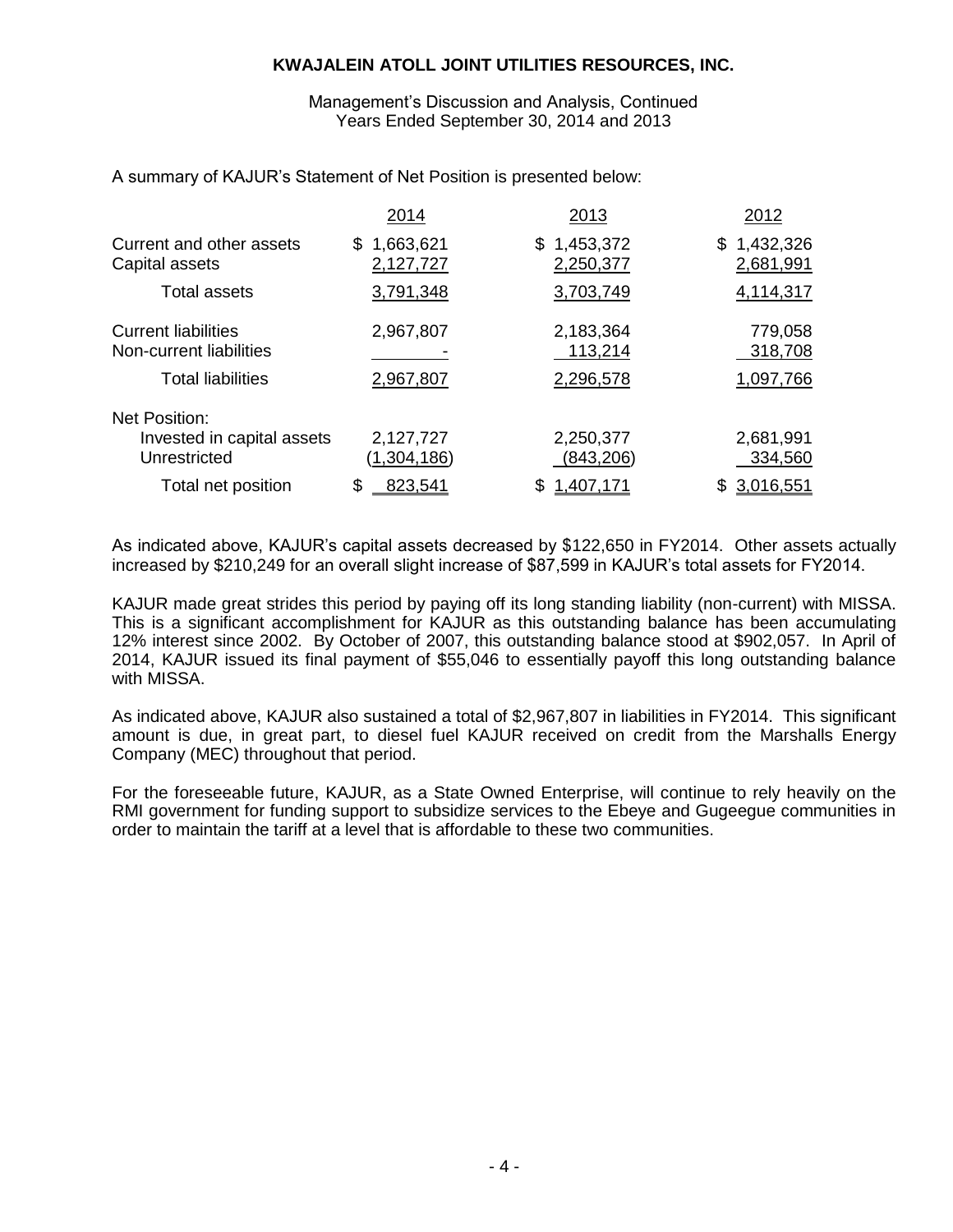Management's Discussion and Analysis, Continued Years Ended September 30, 2014 and 2013

A comparative summary of KAJUR's Statement of Revenues, Expenses and Changes in Net Position is presented below:

|                                                               | 2014                     | 2013                         | 2012                          |
|---------------------------------------------------------------|--------------------------|------------------------------|-------------------------------|
| Revenues:<br>Net operating revenues<br>Non-operating revenues | \$4,741,284<br>1,800,000 | 4,761,259<br>S.<br>1,000,000 | 4,349,098<br>\$.<br>2,852,455 |
| <b>Total revenues</b>                                         | 6,541,284                | 5,761,259                    | 7,201,553                     |
| Expenses:<br>Net operating expenses<br>Non-operating expenses | 7,124,914                | 7,139,505<br>231,134         | 7,592,057<br>91,701           |
| Total expenses                                                | 7,124,914                | 7,370,639                    | <u>7,683,758</u>              |
| Change in net position                                        | <u>(583,630)</u>         | (1,609,380)                  | \$<br>(482, 205)              |

The Statement of Revenues, Expenses and Changes in Net Position identifies the various revenue and expense items that impacted change in net position. As indicated above, KAJUR's total revenues increased slightly from \$5,761,259 in FY13 to \$6,541,284 in FY14. This slight increase in total revenue can be attributed to a \$1.8 million in U.S. grant received in FY14. Within the operating revenues stream, electric billings decreased slightly from \$4,727,121 in FY13 to \$4,563,711 in FY14. Since most residential quarters are all on Pre-paid metering and most businesses are always current with their electric bills, this slight decrease in electric billing is primarily attributed to whether government agencies who are still on the conventional (post-paid) metering system were able to pay their bills before the close-out date for FY14.

Unfortunately, revenues from freshwater and saltwater services continue to be an on-going challenge for KAJUR as higher revenue can be collected from these two revenue sources. KAJUR postponed its intention to apply flat-rate charges for potable water and saltwater in 2013 and made some effort to fix pressure and pipeline issues in these systems. Plan to start imposing flat-rate charges is now in place when FY16 starts in October 2015. In FY14, revenues for freshwater and saltwater from government and business operators increased slightly from \$198,718 in FY13 to \$217,797 in FY14.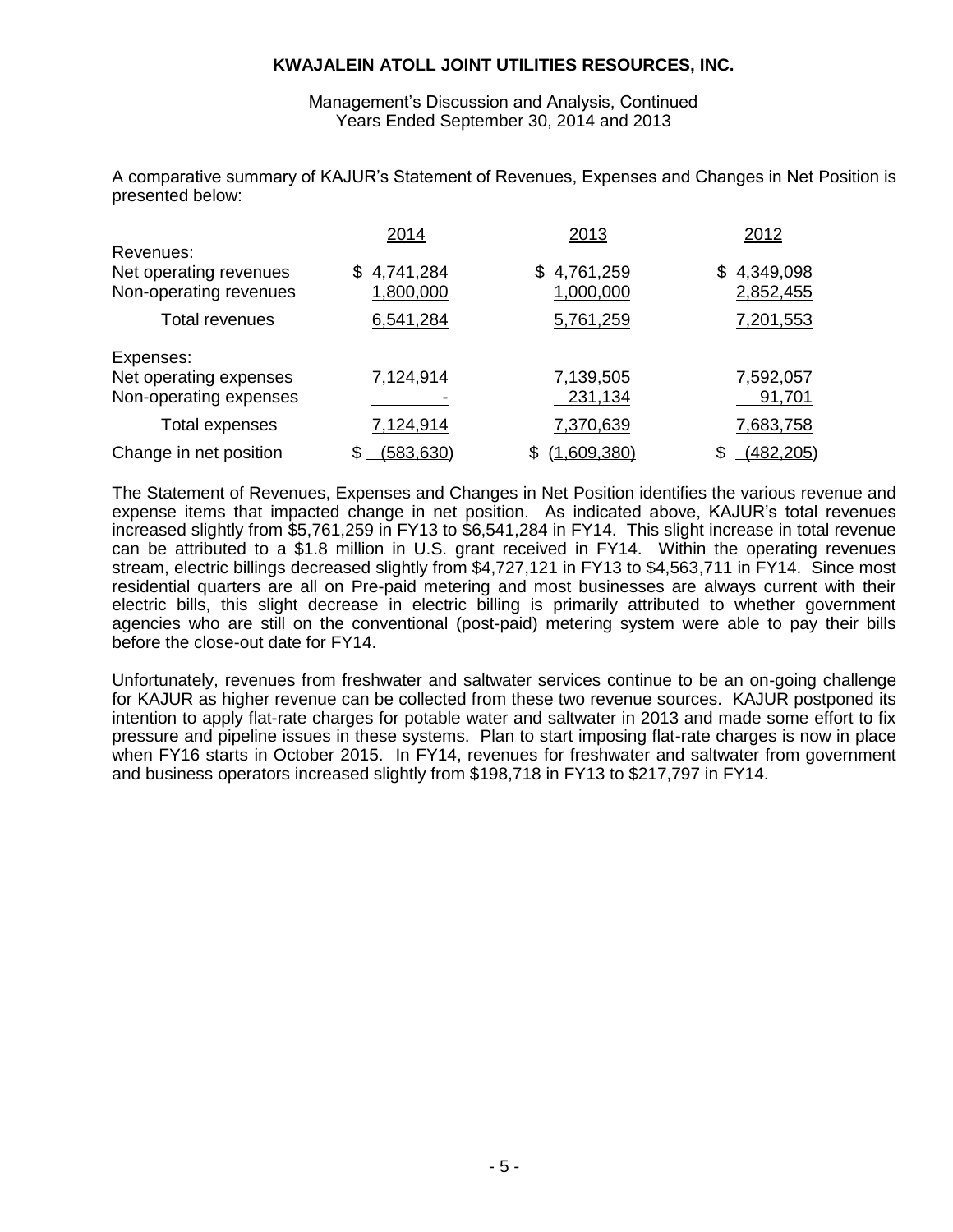Management's Discussion and Analysis, Continued Years Ended September 30, 2014 and 2013



The graph below shows revenue trends from major components of KAJUR's operating revenues for the past three years.

Fuel and lubricant expense for KAJUR which totalled \$4,389,707 represents a slight increase by \$85,264 over fuel expense for FY13. Fuel and lubricant expense still accounts for approximately sixty percent (60%) of KAJUR's operating expenses in FY14. Salaries and wages for FY14 totaled \$1,224,825 which represents approximately twenty percent of KAJUR's overall expense. This figure represents a slight increase of \$27,601 over salaries and wages expense for FY13. KAJUR has not awarded any merit pay increment to its employees for the past three years. Consequently, this slight increase can be attributed to new positions that KAJUR created to meet certain pre-requirements under the Ebeye Water Storage and Sanitation Project. As indicated in the chart below, supplies expense decreased slightly by \$111,384. Overall, major expense for KAJUR in FY14 closely resembled those of FY13 with only slight variances - indicative of KAJUR's effort to control cost of delivering service to the Ebeye community.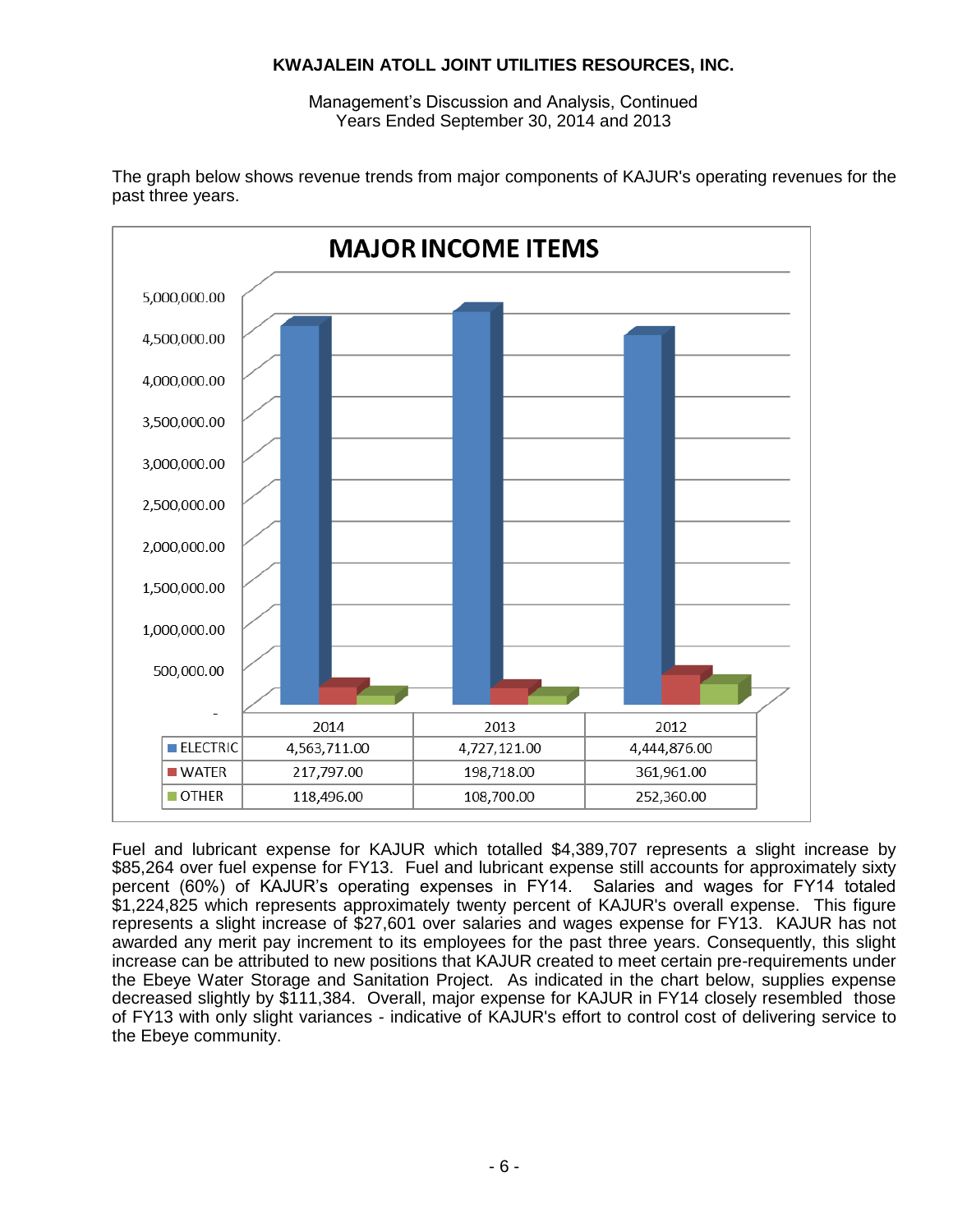Management's Discussion and Analysis, Continued Years Ended September 30, 2014 and 2013



The graph below shows the major components of operating expenses for the past three years.

Management's Discussion and Analysis for the year ended September 30, 2013 is set forth in the report on the audit of KAJUR's financial statements dated June 10, 2014. That Discussion and Analysis explains the major factors impacting the 2013 financial statements and may be obtained from the contact information below.

# **CAPITAL ASSETS**

As in the previous year, KAJUR made no major investment in capital assets in FY14. Minor capital investment made during this period was mostly directed toward ensuring that existing systems continued to operate with spare parts readily available and ensuring that appropriate equipment are available for employees to do their jobs safely. Attempts continued during this period to clean up KAJUR's capital inventory and get rid of certain equipment that have out-lived their life expectancy but are still active on KAJUR's inventory records. Proper recording of equipment and equipment parts in their appropriate accounts continues to be a problematic area for KAJUR. For the upcoming fiscal year, KAJUR aims to place some emphasis on policy development and training as the way forward in addressing this deficiency.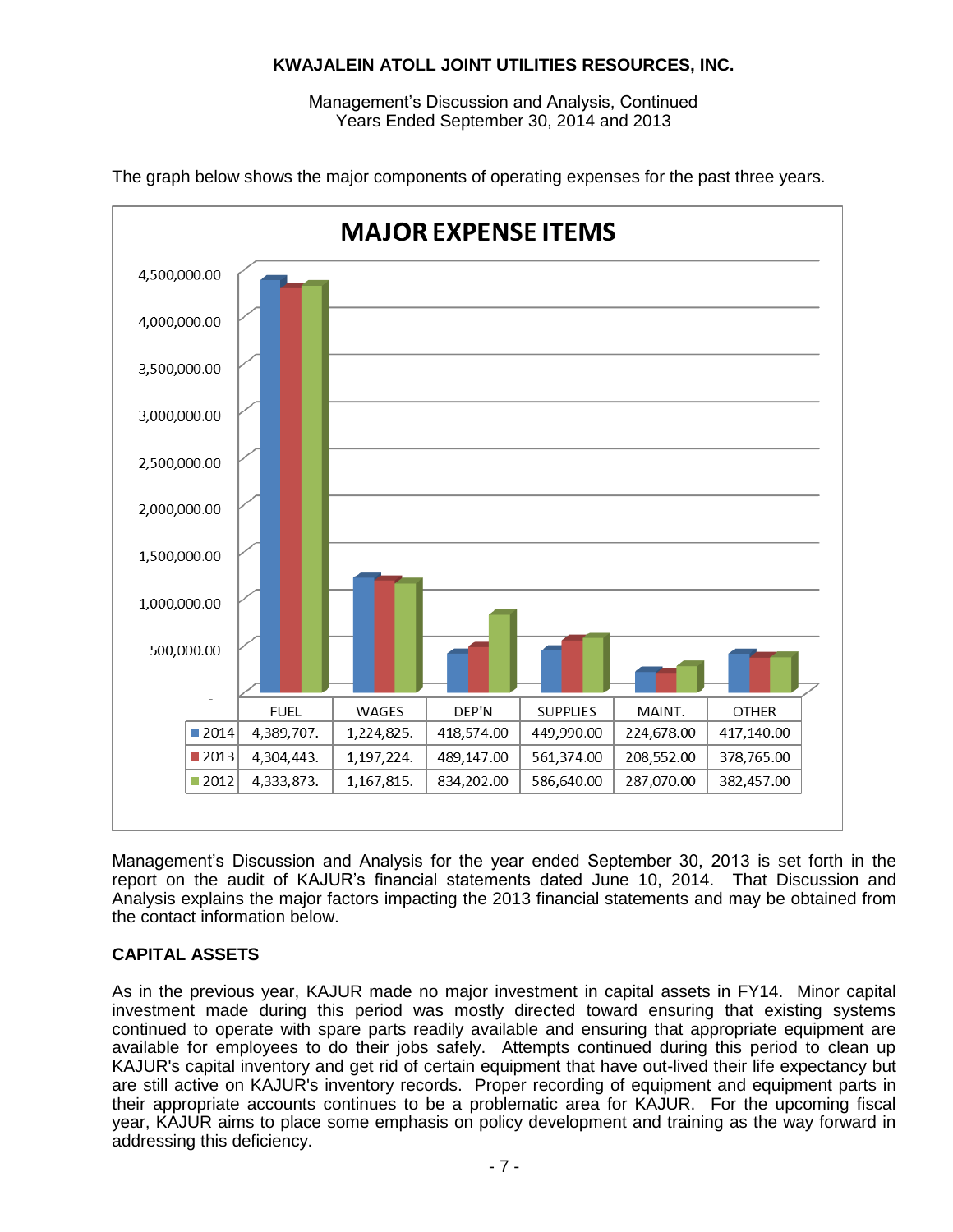Management's Discussion and Analysis, Continued Years Ended September 30, 2014 and 2013

|                                | 2014            | 2013            | 2012             |
|--------------------------------|-----------------|-----------------|------------------|
| Plant and machinery            | 5,299,742<br>\$ | 5,204,665<br>\$ | 5,519,679<br>\$  |
| Distribution system            | 2,016,590       | 1,954,168       | 1,954,168        |
| <b>Water System</b>            | 1,270,243       | 1,228,777       | 1,186,932        |
| Other equipment                | 1,964,346       | 1,924,161       | 1,769,637        |
|                                | 10,550,921      | 10,311,771      | 10,430,416       |
| Less accumulated               |                 |                 |                  |
| depreciation                   | (8,479,968)     | (8,061,394)     | (7,748,425)      |
|                                | 2,070,953       | 2,250,377       | 2,681,991        |
| Construction work in progress/ |                 |                 |                  |
| equipment in transit           | 56,774          |                 |                  |
|                                | 2,127,727       | \$<br>2,250,377 | <u>2,681,991</u> |

A summary of KAJUR's capital assets for the past three years is presented below:

## **FUTURE OUTLOOK ON SUSTAINABILITY**

KAJUR's future outlook on sustainability remains bleak. To sustain its services, KAJUR continues to depend on US and RMI government support to help cover for the approximately \$2.4 million gap that is needed yearly to maintain essential utility services to the Ebeye community. With the completion of the initial (PPTA) phase for the Ebeye Water Storage and Sanitation Project (Ebeye Project) this year, KAJUR is hopeful that its dependency on outside assistance to sustain its services to the community will soon be over. In the meantime, KAJUR continues to provide local resources to meet project requirements while ensuring that service to the community in all three service component areas (electric, water and sanitation) continues with minimal interruption. Additionally, the population in Gugeegue as well as other communities in smaller islands connected to Ebeye by the causeway are not included in the Ebeye Project as planned. For the coming fiscal year, KAJUR will be focusing its attention and resources on some of the utility needs for these smaller island communities.

While some improvements were highlighted in earlier parts of this discussion, much of KAJUR's mode of operation continues to be reactive in nature. This is due in great part to the deteriorated and outdated condition of its systems and infrastructure. for the coming year, KAJUR has initiated plans to upgrade its finance and procurement systems as well beefing up its efforts toward employees' skill development.

## **ADDITONAL FINANCIAL INFORMATION**

This discussion and analysis is designed to provide KAJUR's customers and other interested parties with an overview of KAJUR's financial operations and financial condition. Should the reader have questions regarding the information included in this report of with to request additional financial information, please contact the Kwajalein Atoll Joint Utility Resources, Inc. Manager at P.O. Box 5819, Ebeye MH 96970.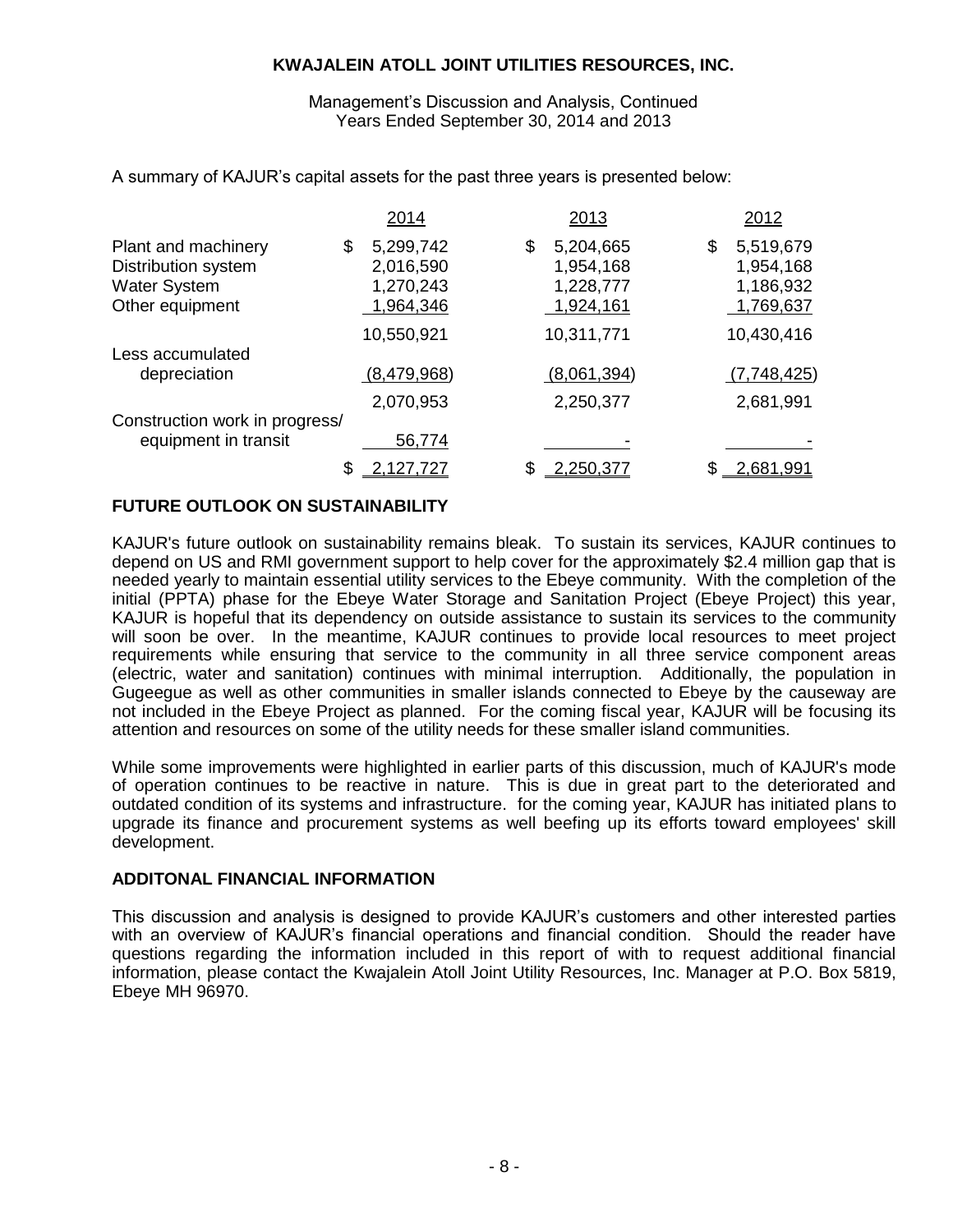#### Statements of Net Position September 30, 2014 and 2013

| <b>ASSETS</b>                                         | 2014            | 2013            |
|-------------------------------------------------------|-----------------|-----------------|
| Current assets:<br>Cash                               | \$<br>165,370   | \$<br>184,473   |
| Receivables:                                          |                 |                 |
| <b>Utility</b>                                        | 1,970,532       | 1,919,267       |
| Affiliate                                             | 1,050,684       | 888,325         |
| Employees                                             | 8,270           | 8,808           |
| Other                                                 | 116,578         | 102,818         |
| Less allowance for doubtful accounts                  | 3,146,064       | 2,919,218       |
|                                                       | (2,787,204)     | (2,628,484)     |
| Total receivables, net                                | 358,860         | 290,734         |
| Prepaid expenses                                      | 148,459         | 60,058          |
| Inventories                                           | 846,742         | 808,693         |
| Total current assets                                  | 1,519,431       | 1,343,958       |
| Non current assets:                                   |                 |                 |
| Deposits for capital assets acquisition               | 144,190         | 109,414         |
| Capital assets:                                       |                 |                 |
| Nondepreciable capital assets                         | 56,774          |                 |
| Other capital assets, net of accumulated depreciation | 2,070,953       | 2,250,377       |
| Total noncurrent assets                               | 2,271,917       | 2,359,791       |
|                                                       | \$<br>3,791,348 | \$<br>3,703,749 |
| <b>LIABILITIES AND NET POSITION</b>                   |                 |                 |
| <b>Current liabilities:</b>                           |                 |                 |
| Note payable, current portion                         | \$              | \$<br>77,298    |
| Accounts payable                                      | 15,583          | 2,650           |
| Due to affiliates                                     | 2,841,332       | 2,001,772       |
| <b>Accrued liabilities</b>                            | 58,300          | 53,782          |
| Unearned revenue                                      | 52,592          | 47,862          |
| <b>Total current liabilities</b>                      | 2,967,807       | 2,183,364       |
| Note payable, net of current portion                  |                 | 113,214         |
| <b>Total liabilities</b>                              | 2,967,807       | 2,296,578       |
| Contingencies                                         |                 |                 |
| Net position:                                         |                 |                 |
| Net investment in capital assets                      | 2,127,727       | 2,250,377       |
| Unrestricted                                          | (1,304,186)     | (843, 206)      |
| Total net position                                    | 823,541         | 1,407,171       |
|                                                       | \$<br>3,791,348 | \$<br>3,703,749 |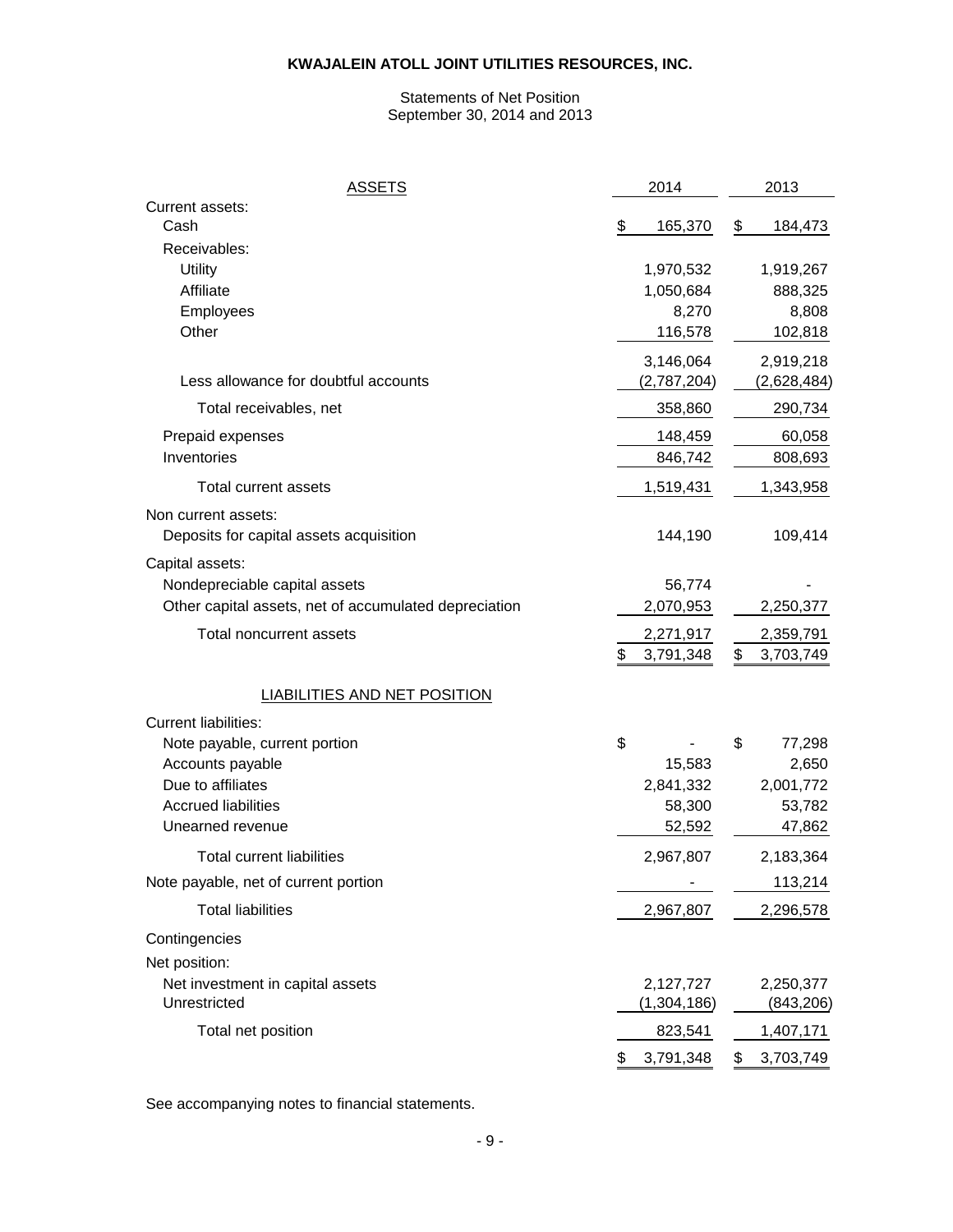# Statements of Revenues, Expenses and Changes in Net Position Years Ended September 30, 2014 and 2013

|                                             | 2014            | 2013            |
|---------------------------------------------|-----------------|-----------------|
| Operating revenues:                         |                 |                 |
| Electric and service billings               | \$<br>4,563,711 | \$<br>4,727,121 |
| Water                                       | 217,797         | 198,718         |
| Other                                       | 118,496         | 108,700         |
| Total operating revenues                    | 4,900,004       | 5,034,539       |
| Less provision for doubtful accounts        | (158, 720)      | (273, 280)      |
| Total net operating revenues                | 4,741,284       | 4,761,259       |
| Operating expenses:                         |                 |                 |
| <b>Fuel and lubricants</b>                  | 4,389,707       | 4,304,443       |
| Salaries, wages and benefits                | 1,224,825       | 1,197,224       |
| Supplies and materials                      | 449,990         | 561,374         |
| Depreciation                                | 418,574         | 489,147         |
| Operations and maintenance                  | 224,678         | 208,552         |
| Travel and transportation                   | 206,161         | 179,500         |
| Communications                              | 56,435          | 42,545          |
| <b>Contractual services</b>                 | 50,726          | 46,255          |
| Rental                                      | 26,268          | 24,079          |
| Miscellaneous                               | 77,550          | 86,386          |
| Total operating expenses                    | 7,124,914       | 7,139,505       |
| <b>Operating loss</b>                       | (2,383,630)     | (2,378,246)     |
| Nonoperating revenues (expenses):           |                 |                 |
| Compact funding                             | 1,800,000       | 1,000,000       |
| Interest expense                            |                 | (40, 294)       |
| Loss on write-off of fixed assets           |                 | (190, 840)      |
| Total nonoperating revenues (expenses), net | 1,800,000       | 768,866         |
| Change in net position                      | (583, 630)      | (1,609,380)     |
| Net position at beginning of year           | 1,407,171       | 3,016,551       |
| Net position at end of year                 | \$<br>823,541   | \$<br>1,407,171 |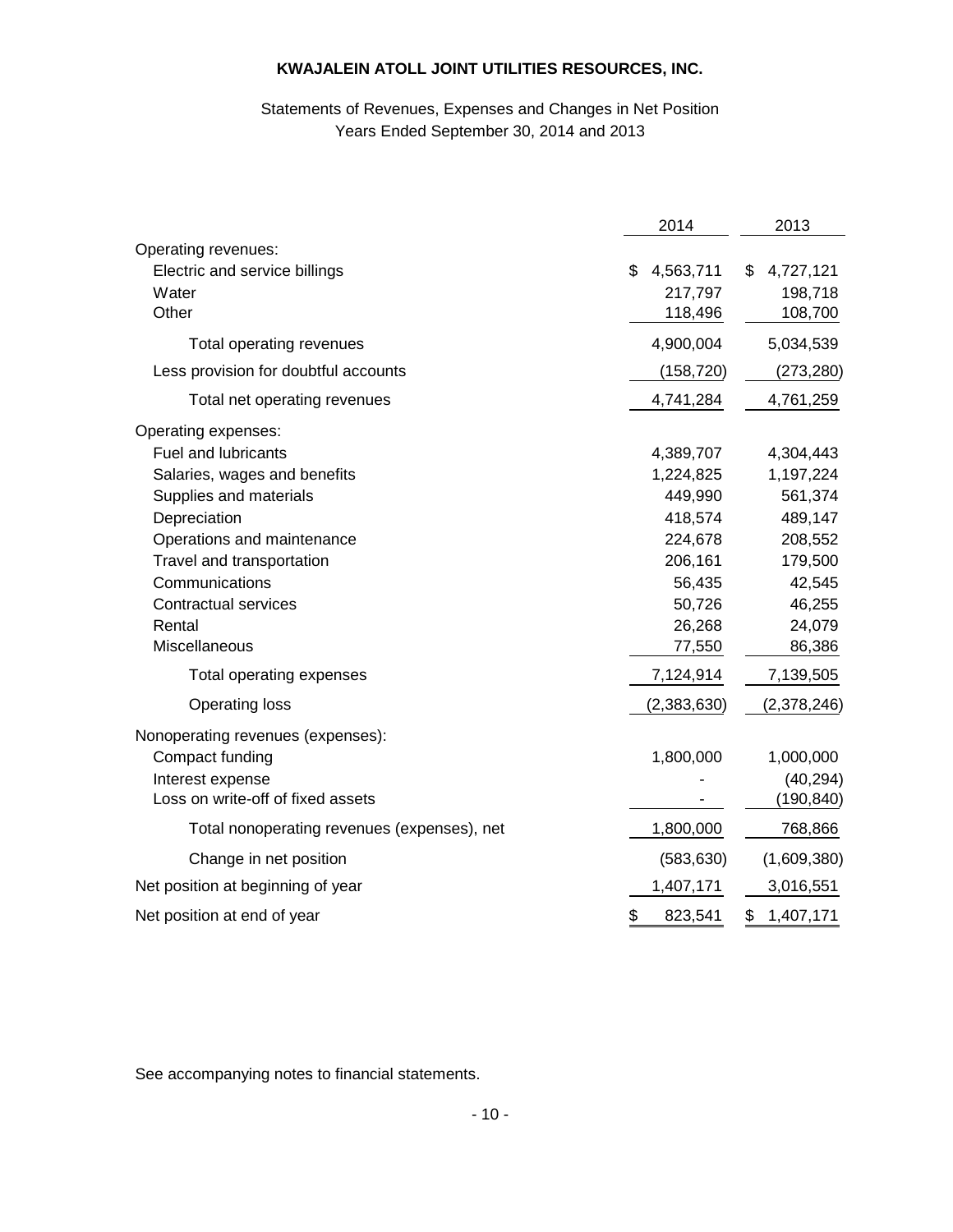# Statements of Cash Flows Years Ended September 30, 2014 and 2013

|                                                                                                                                                                                                                      | 2014                                            | 2013                                              |
|----------------------------------------------------------------------------------------------------------------------------------------------------------------------------------------------------------------------|-------------------------------------------------|---------------------------------------------------|
| Cash flows from operating activities:<br>Cash received from customers<br>Cash payments to suppliers for goods and services<br>Cash payments to employees for services                                                | \$<br>4,677,350<br>(4,752,997)<br>(1, 222, 244) | \$<br>4,781,606<br>(4, 132, 334)<br>(1, 187, 328) |
| Net cash used for operating activities                                                                                                                                                                               | (1, 297, 891)                                   | (538,056)                                         |
| Cash flows from noncapital financing activities:<br>Promissory note repayment<br>Interest paid<br>Operating subsidies received from RepMar                                                                           | (190, 512)<br>1,800,000                         | (199, 706)<br>(40, 294)<br>1,000,000              |
| Net cash provided by noncapital financing activities                                                                                                                                                                 | 1,609,488                                       | 760,000                                           |
| Cash flows from capital and related financing activities:<br>Deposits for capital assets acquisition<br>Acquisition and construction of capital assets<br>Net cash used for capital and related financing activities | (34, 776)<br>(295, 924)<br>(330, 700)           | (109, 414)<br>(248, 373)<br>(357, 787)            |
| Net change in cash                                                                                                                                                                                                   | (19, 103)                                       | (135, 843)                                        |
| Cash at beginning of year                                                                                                                                                                                            | 184,473                                         | 320,316                                           |
| Cash at end of year                                                                                                                                                                                                  | \$<br>165,370                                   | \$<br>184,473                                     |
| Reconciliation of operating loss to net cash used for operating activities:<br><b>Operating loss</b><br>Adjustments to reconcile operating loss to net cash<br>used for operating activities:                        | \$<br>(2,383,630)                               | \$<br>(2,378,246)                                 |
| Depreciation                                                                                                                                                                                                         | 418,574                                         | 489,147                                           |
| Provision for doubtful accounts<br>(Increase) decrease in assets:<br>Receivables:                                                                                                                                    | 158,720                                         | 273,280                                           |
| <b>Utility</b>                                                                                                                                                                                                       | (51, 265)                                       | (132, 194)                                        |
| Affiliate                                                                                                                                                                                                            | (162, 359)                                      | (108, 569)                                        |
| Employees                                                                                                                                                                                                            | 538                                             | (387)                                             |
| Other                                                                                                                                                                                                                | (13,760)                                        | (14, 750)                                         |
| Prepaid expenses<br>Inventories                                                                                                                                                                                      | (88, 401)<br>(38,049)                           | 26,546<br>(91, 401)                               |
| Increase (decrease) in liabilities:                                                                                                                                                                                  |                                                 |                                                   |
| Accounts payable                                                                                                                                                                                                     | 12,933                                          | (16, 288)                                         |
| Due to affiliates                                                                                                                                                                                                    | 839,560                                         | 1,401,943                                         |
| Unearned revenue                                                                                                                                                                                                     | 4,730                                           | 2,580                                             |
| Other current and accrued liabilities                                                                                                                                                                                | 4,518                                           | 10,283                                            |
| Net cash used for operating activities                                                                                                                                                                               | (1, 297, 891)<br>\$                             | $\overline{\mathcal{F}}$<br>(538,056)             |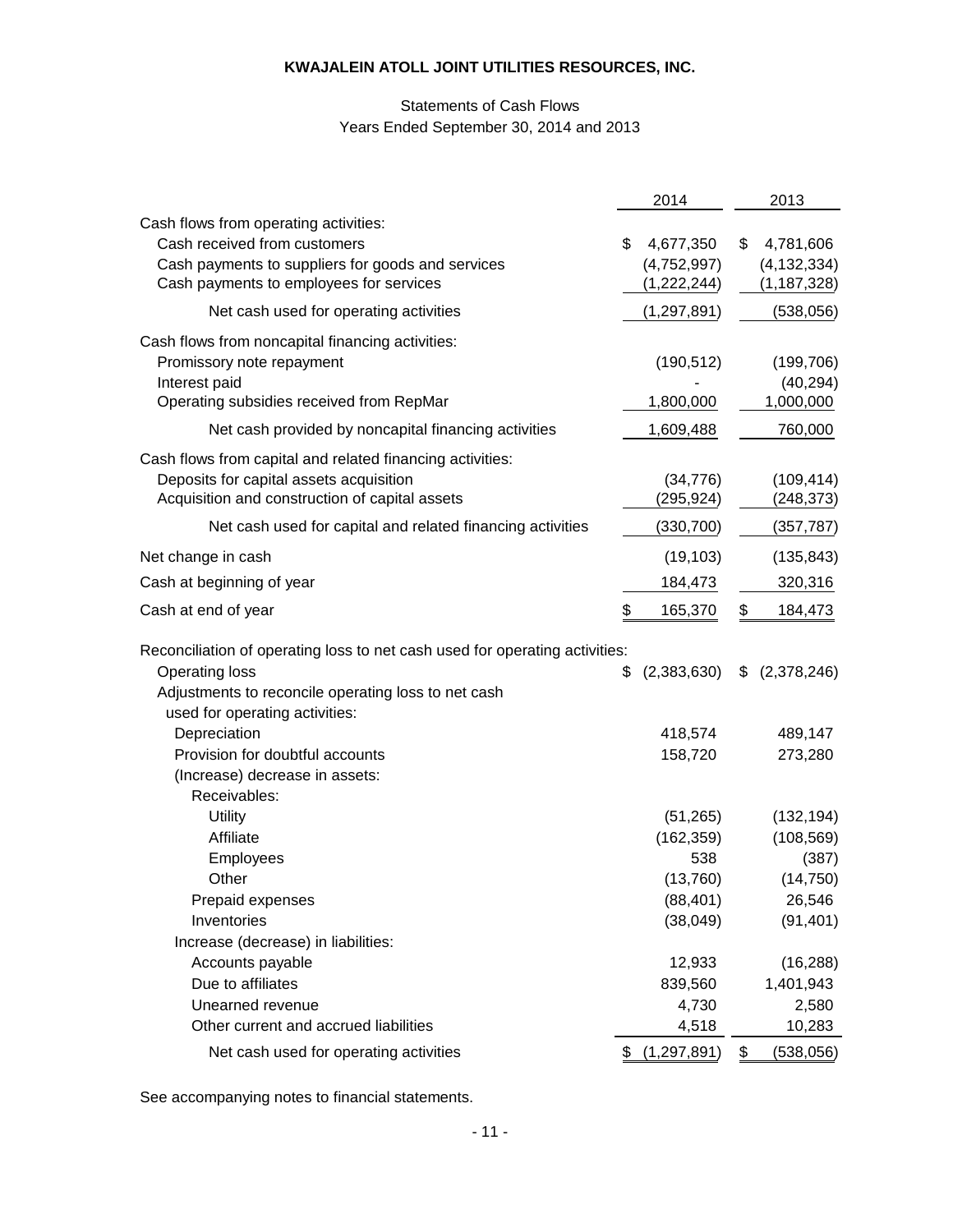#### Years Ended September 30, 2014 and 2013 Statements of Cash Flows, Continued

|    |   |      | 2013      |
|----|---|------|-----------|
| \$ | ٠ | S    | (367,018) |
|    |   |      | 176.178   |
|    |   |      | 190,840   |
| S. | - |      |           |
|    |   | 2014 |           |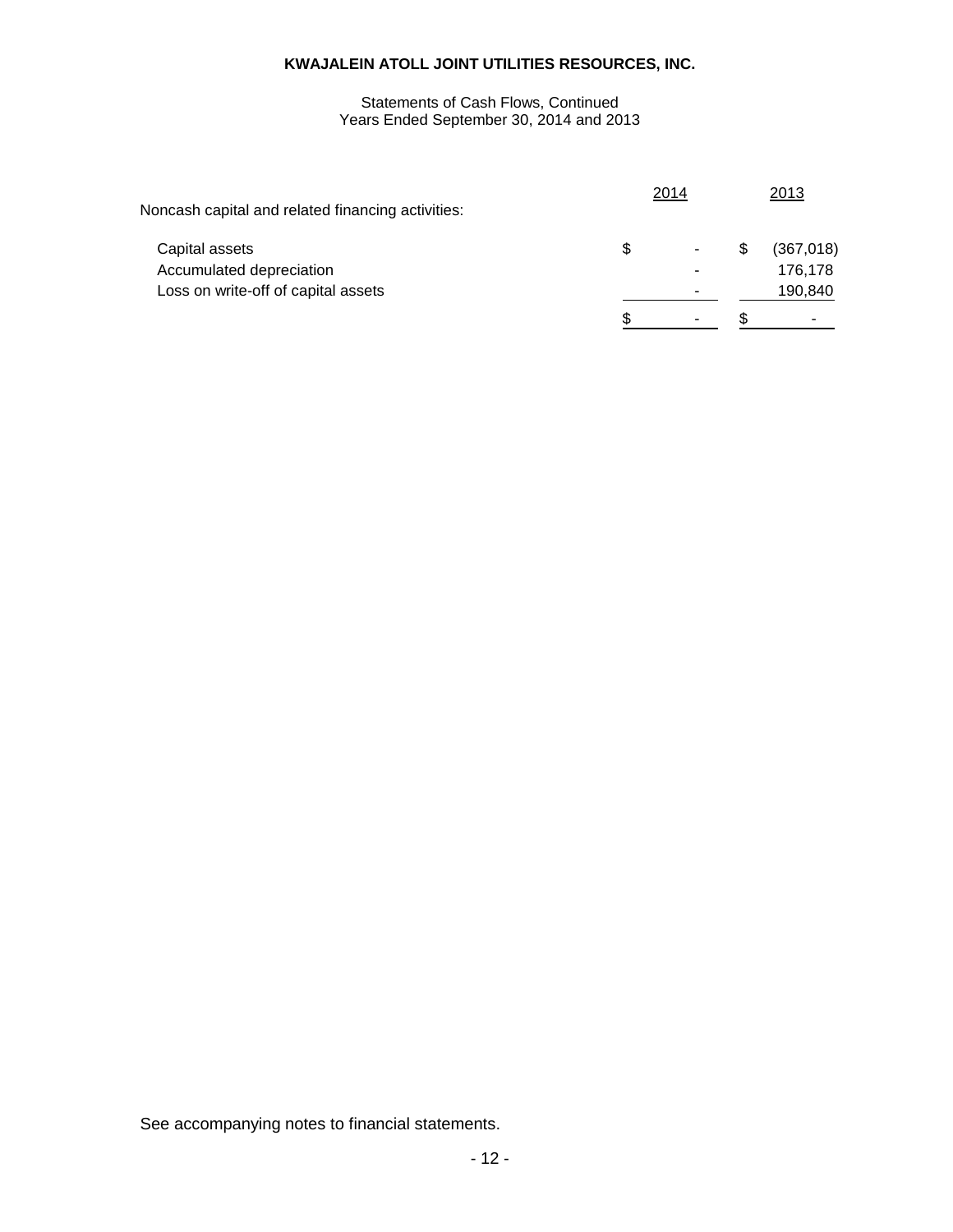Notes to Financial Statements September 30, 2014 and 2013

#### (1) Organization

The Kwajalein Atoll Joint Utilities Resources, Inc. (KAJUR), a component unit of the Republic of the Marshall Islands, was incorporated under the laws of the Republic of the Marshall Islands (RepMar) on September 13, 1990, to generate and distribute utilities on the island of Ebeye. On October 19, 1990, the Board of Directors of the Kwajalein Atoll Development Authority (KADA) authorized the transfer of \$14,075,046 in utility plant and equipment to KAJUR.

On May 2, 2006, the Cabinet of RepMar approved the transfer of all management responsibilities of KAJUR to the Board of Directors of the Marshalls Energy Company, Inc., a component unit of RepMar. On July 24, 2006, the Cabinet of RepMar approved the introduction of legislation to the Nitijela (RepMar's legislature) to repeal the enabling legislation that created KADA.

KAJUR's financial statements are incorporated into the financial statements of RepMar as a component unit.

#### (2) Summary of Significant Accounting Policies

The accounting policies of KAJUR conform to accounting principles generally accepted in the United States of America as applicable to governmental entities, specifically proprietary funds.

KAJUR considers utility and nonutility revenues and costs that are directly related to utility and nonutility operations to be operating revenues and expenses. Revenues and expenses related to financing and other activities are reflected as nonoperating.

GASB Statement No. 34, *Basic Financial Statements - and Management's Discussion and Analysis - for State and Local Governments*, which was subsequently amended by Statement No. 37, *Basic Financial Statements - and Management's Discussion and Analysis - for State and Local Governments: Omnibus,* and modified by Statement No. 38, *Certain Financial Statement Note Disclosures,* establish financial reporting standards for governmental entities which require that management's discussion and analysis of the financial activities be included with the basic financial statements and notes and modify certain other financial statement disclosure requirements.

To conform to the requirements of GASB Statement No. 34, equity is presented in the following net position categories:

- Net investment in capital assets capital assets, net of accumulated depreciation and related debt, plus construction or improvement of those assets.
- Unrestricted net position that is not subject to externally imposed stipulations. Unrestricted net position may be designated for specific purposes by action of management or the Board of Directors or may otherwise be limited by contractual agreements with outside parties.

When both restricted and unrestricted resources are available for use for the same purpose, it is KAJUR's policy to use unrestricted resources first, then restricted resources as they are needed.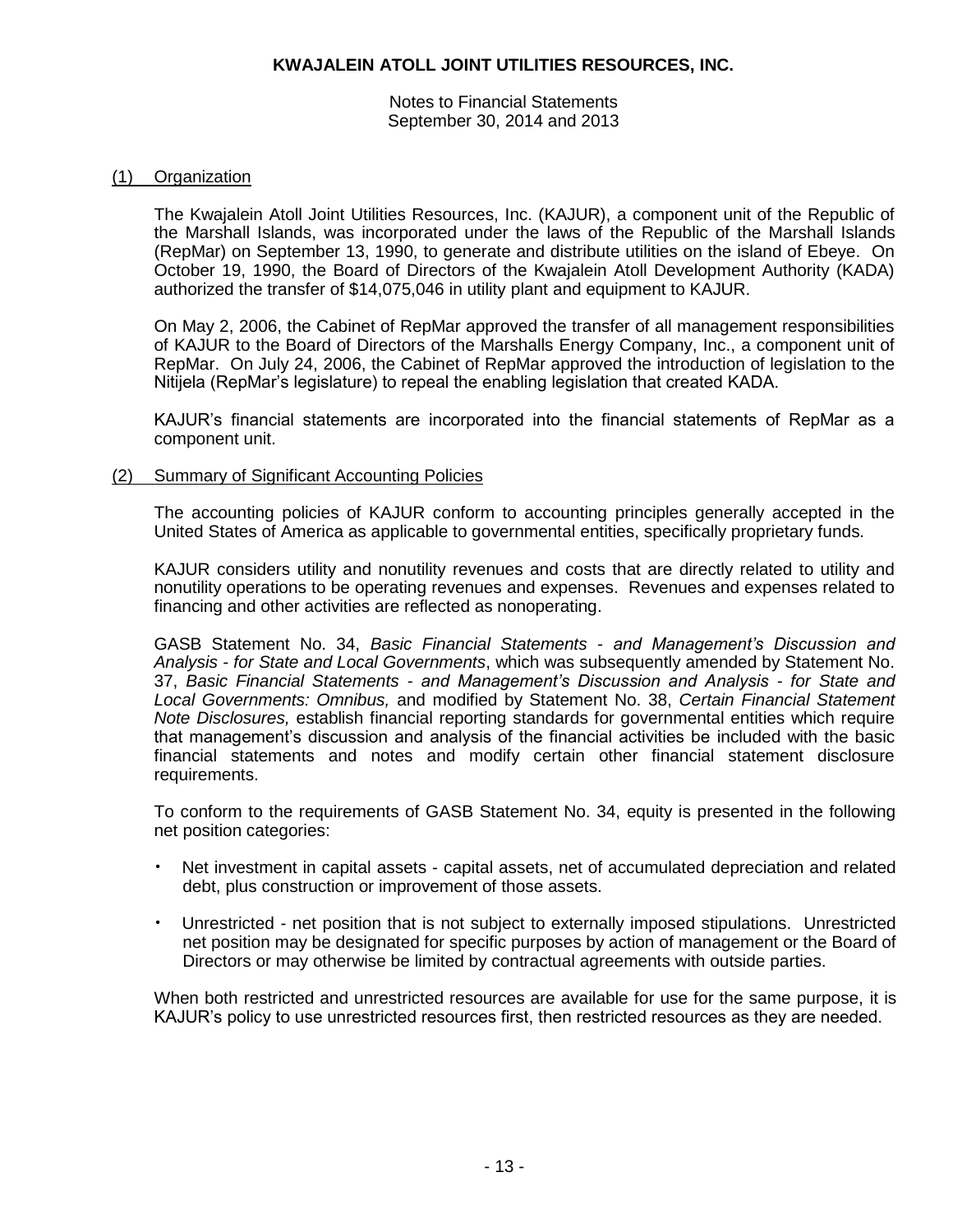Notes to Financial Statements September 30, 2014 and 2013

### (2) Summary of Significant Accounting Policies, Continued

#### Basis of Accounting

Proprietary funds are accounted for on a flow of economic resources measurement focus. With this measurement focus, all assets and liabilities associated with the operation of the fund are included in the statements of net position. Proprietary fund operating statements present increases and decreases in net position. The accrual basis of accounting is utilized by proprietary funds. Under this method, revenues are recorded when earned and expenses are recorded at the time liabilities are incurred.

#### Revenue Recognition

Sales of electricity and water are recorded as billed to customers on a monthly billing cycle basis. Unbilled revenues are not accrued as the most recent meter reading date approximates the end of the reporting period.

#### Cash

Custodial credit risk is the risk that, in the event of a bank failure, KAJUR's deposits may not be returned to it. Such deposits are not covered by depository insurance and are either uncollateralized or collateralized with securities held by the pledging financial institution or held by the pledging financial institution but not in the depositor-government's name. KAJUR does not have a deposit policy for custodial credit risk.

For purposes of the statements of net position and cash flows, cash is defined as cash on hand and cash in checking accounts. As of September 30, 2014 and 2013, the carrying amount of cash was \$165,370 and \$184,473, respectively, and the corresponding bank balances were \$169,700 and \$214,101, respectively. At September 30, 2014 and 2013, \$31,031 and \$11,312, respectively, were subject to Federal Deposit Insurance Corporation (FDIC) insurance. KAJUR does not require collateralization of its cash deposits; therefore, deposit levels in excess of FDIC insurance coverage are uncollateralized. Accordingly, these deposits are exposed to custodial credit risk.

### Receivables

KAJUR provides electric services to government agencies, businesses and individuals located on the island of Ebeye and bills for these services on a monthly basis. The allowance for doubtful accounts is stated at an amount which management believes will be adequate to absorb possible losses on accounts receivable that may become uncollectible based on evaluations of the collectability of these accounts and prior collection experience. The allowance is established through a provision for bad debts charged to expense. Bad debts are charged off against the allowance on the specific identification method. Receivables are not collateralized.

#### **Inventories**

Inventories of fuel and supplies are stated at the lower of cost (first-in, first-out) or market (net realizable value) at September 30, 2014 and 2013. Bulk fuel inventories are held for power plant use.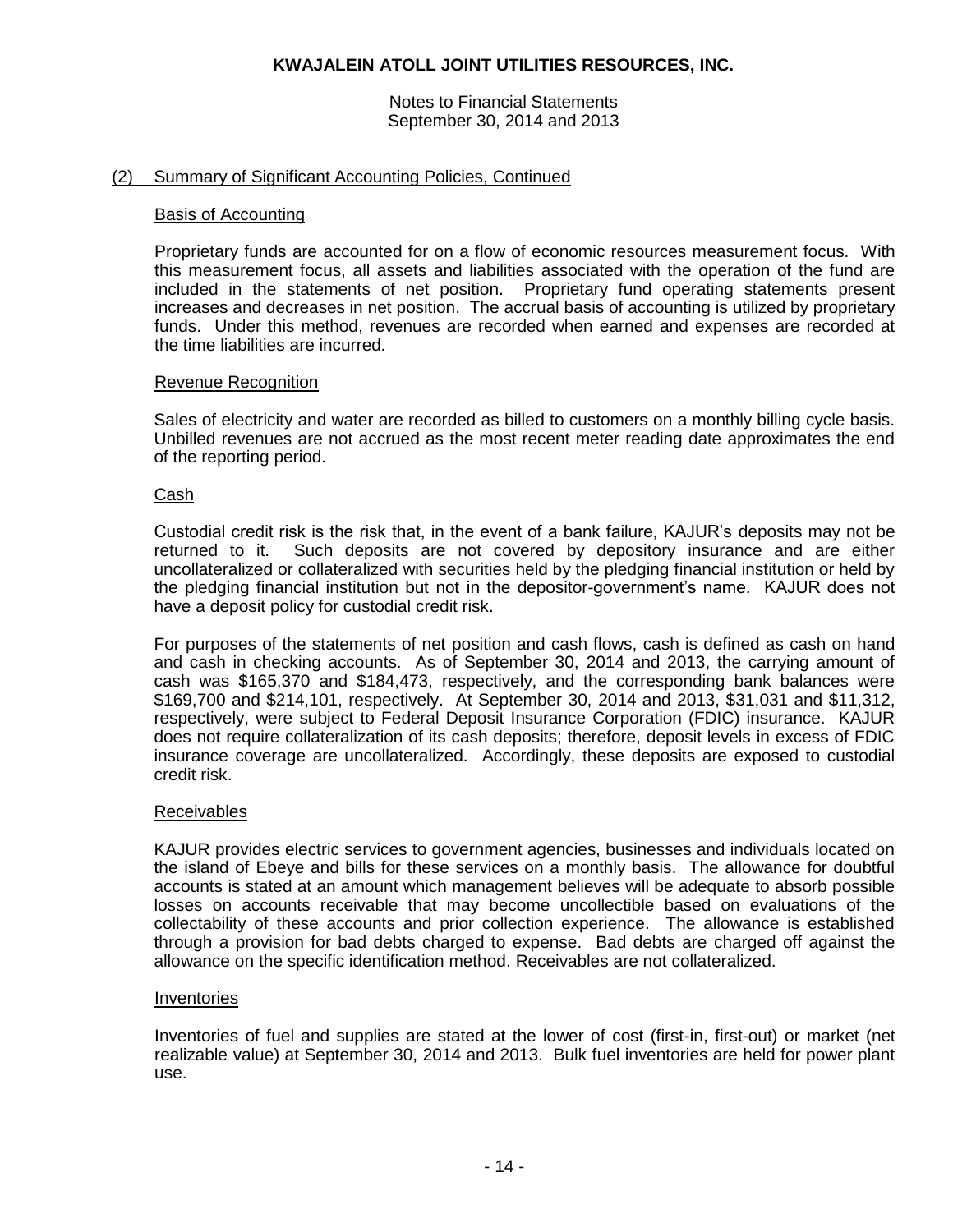Notes to Financial Statements September 30, 2014 and 2013

#### (2) Summary of Significant Accounting Policies, Continued

#### **Prepayments**

Certain payments to vendors or persons for goods and services reflect costs applicable to future accounting periods and are recorded as prepaid expenses in the accompanying financial statements.

#### Plant and Equipment

KAJUR does not have a formal capitalization policy for plant and equipment; however, items with a cost that equals or exceeds \$500 are generally capitalized at the time of acquisition. Depreciation of plant and equipment is calculated on the straight-line method based on the estimated useful lives of the respective assets, which are as follows:

| Plant and machinery | 20 - 25 years |
|---------------------|---------------|
| Distribution system | 20 - 25 years |
| Water system        | 20 - 25 years |
| Other equipment     | 5 years       |

#### Deferred Outflows of Resources

In addition to assets, the statement of net position will sometimes report a separate section for deferred outflows of resources. This separate financial statement element, deferred outflows of resources represents a consumption of net position that applies to a future period and so will not be recognized as an outflow of resources (deduction of net position) until then. KAJUR has no items that qualify for reporting in this category.

#### Deferred Inflows of Resources

In addition to liabilities, the statement of net position will sometimes report a separate section for deferred inflows of resources. This separate financial statement element, deferred inflows of resources represents an acquisition of net position that applies to a future period and so will not be recognized as an inflow of resources (additions to net position) until then. KAJUR has no items that qualify for reporting in this category.

#### Taxes

Corporate profits are not subject to income tax in the Republic of the Marshall Islands. The Government of the Republic of the Marshall Islands imposes a gross revenue tax of 3% on revenues. Pursuant to the Income Tax Act of 1989, as amended, sales of electricity services by public utility companies are exempt from gross revenue tax. Accordingly, KAJUR is exempt from this tax relating to gross revenue from sales of electric services.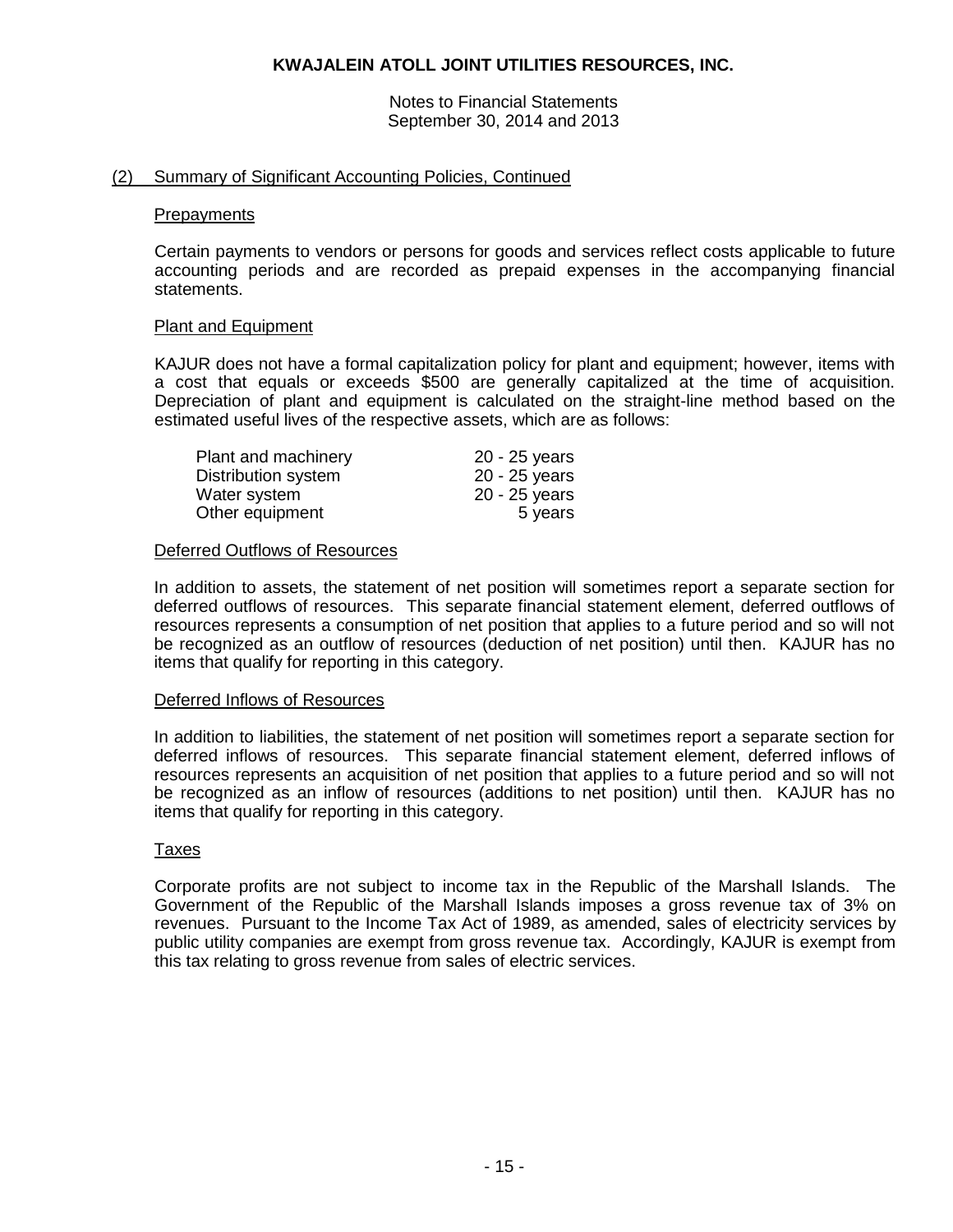Notes to Financial Statements September 30, 2014 and 2013

## (2) Summary of Significant Accounting Policies, Continued

#### New Accounting Standards

During fiscal year 2014, KAJUR implemented the following pronouncements:

- GASB Statement No. 66, *Technical Corrections - 2012*, which enhances the usefulness of financial reports by resolving conflicting accounting and financial reporting guidance that could diminish the consistency of financial reporting. The implementation of this statement did not have a material effect on the accompanying financial statements.
- GASB Statement No. 67, *Financial Reporting for Pension Plans,* which revises existing guidance for the financial reports of most pension plans. The implementation of this statement did not have a material effect on the accompanying financial statements.
- GASB Statement No. 70, *Accounting and Financial Reporting for Nonexchange Financial Guarantees*, which requires a state or local government guarantor that offers a nonexchange financial guarantee to another organization or government to recognize a liability on its financial statements when it is more likely than not that the guarantor will be required to make a payment to the obligation holders under the agreement. The implementation of this statement did not have a material effect on the accompanying financial statements.

In June 2012, GASB issued Statement No. 68, *Accounting and Financial Reporting for Pensions,*  which revises and establishes new financial reporting requirements for most governments that provide their employees with pension benefits. The provisions in Statement 68 are effective for fiscal years beginning after June 15, 2014. Management does not believe that the implementation of this statement will have a material effect on the financial statements of KAJUR.

In January 2013, GASB issued Statement No. 69, *Government Combinations and Disposals of Government Operations,* which improves accounting and financial reporting for state and local governments' combinations and disposals of government operations. Government combinations include mergers, acquisitions, and transfers of operations. A disposal of government operations can occur through a transfer to another government or a sale. The provisions in Statement 69 are effective for fiscal years beginning after December 15, 2013. Management has not yet determined the effect of implementation of this statement on the financial statements of KAJUR.

In November 2013, GASB issued Statement No. 71, *Pension Transition for Contributions Made Subsequent to the Measurement Date - an amendment of GASB Statement No. 68,* which addresses an issue regarding application of the transition provisions of Statement No. 68, *Accounting and Financial Reporting for Pensions*. The issue relates to amounts associated with contributions, if any, made by a state or local government employer or nonemployer contributing entity to a defined benefit pension plan after the measurement date of the government's beginning net pension liability. The provisions in Statement 71 are effective for fiscal years beginning after June 15, 2014. Management does not believe that the implementation of this statement will have a material effect on the financial statements of KAJUR.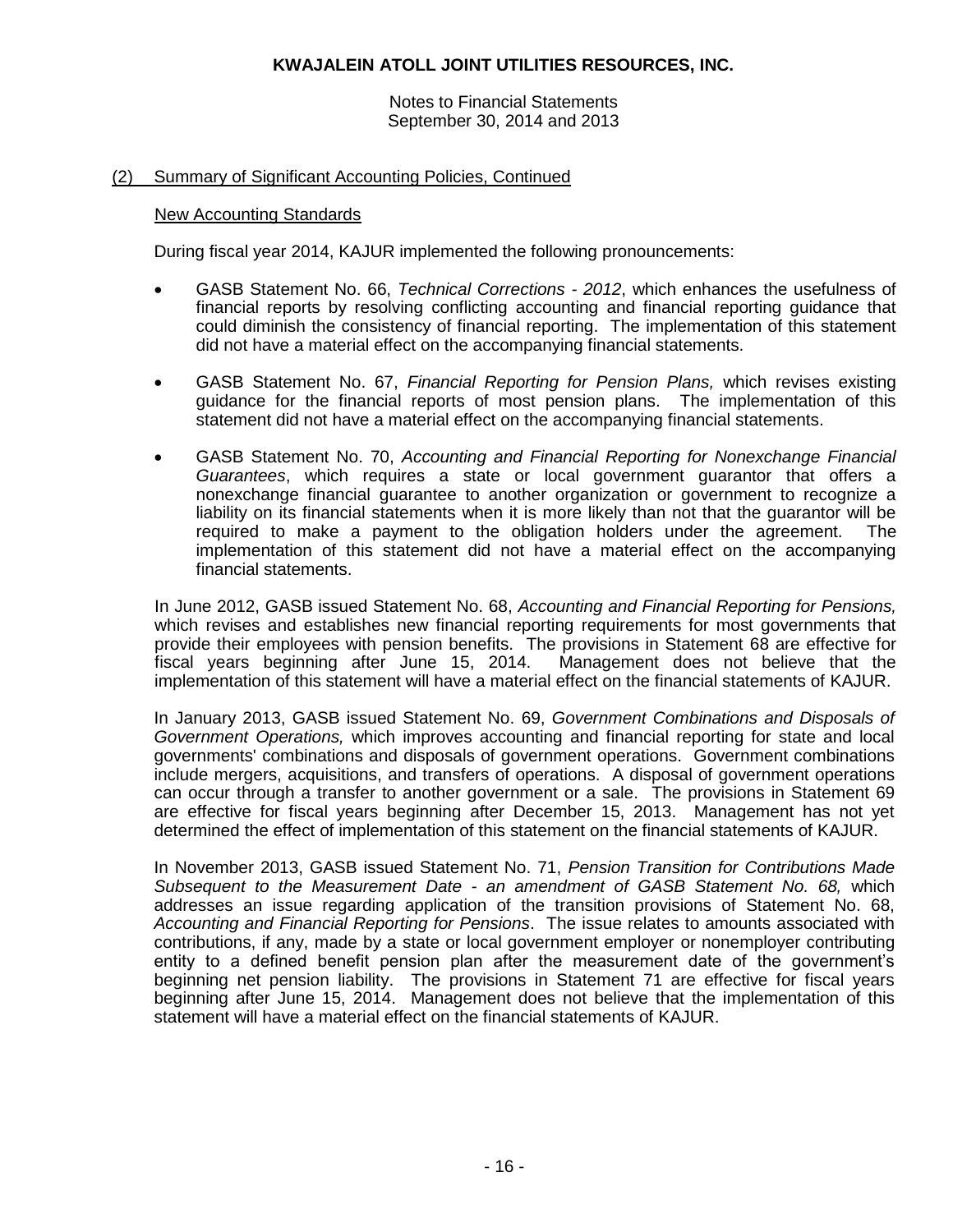#### Notes to Financial Statements September 30, 2014 and 2013

### (2) Summary of Significant Accounting Policies, Continued

#### **Estimates**

The preparation of financial statements in conformity with accounting principles generally accepted in the United States of America requires management to make estimates and assumptions that affect the reported amounts of assets and liabilities and disclosure of contingent assets and liabilities at the date of the financial statements and the reported amounts of revenues and expenses during the reporting period. Actual results could differ from those estimates.

#### (3) Risk Management

KAJUR is exposed to various risks of loss related to torts; theft of, damage to, and destruction of assets; errors and omissions, injuries to employees; and natural disasters. KAJUR has elected not to purchase commercial insurance for the risks of loss to which it is exposed. Instead, KAJUR believes it is more economical to manage its risks internally. Claims expenses and liabilities are reported when it is probable that a loss has occurred and the amount of that loss can be reasonably estimated. Settled claims and losses as a result of these risks have not been considered material to the financial statements by management for the past three years.

#### (4) Inventories

Inventories at September 30, 2014 and 2013, consist of the following:

|                        | 2014      | 2013      |
|------------------------|-----------|-----------|
| Materials and supplies | \$494,060 | \$388,072 |
| Fuel                   | 289,696   | 371,395   |
| Lubricants             | 62,986    | 49,226    |
|                        | \$846,742 | \$808,693 |

#### (5) Capital Assets

Capital assets activity for the years ended September 30, 2014 and 2013 is as follows:

|                               |                  |                  | 2014               |             |
|-------------------------------|------------------|------------------|--------------------|-------------|
|                               | October          | <b>Additions</b> |                    | September   |
|                               | 1,2013           | and Transfers    | <b>Retirements</b> | 30, 2014    |
| Plant and machinery           | 5,204,665<br>\$. | \$<br>95,077     | \$<br>\$           | 5,299,742   |
| Distribution system           | 1,954,168        | 62,422           |                    | 2,016,590   |
| Water system                  | 1,228,777        | 41,466           |                    | 1,270,243   |
| Other equipment               | 1,924,161        | 40,185           |                    | 1,964,346   |
|                               |                  |                  |                    |             |
|                               | 10,311,771       | 239,150          |                    | 10,550,921  |
| Less accumulated depreciation | (8,061,394)      | (418, 574)       |                    | (8,479,968) |
|                               |                  |                  |                    |             |
|                               | 2,250,377        | (179,424)        |                    | 2,070,953   |
| Construction in progress      |                  | 56,774           |                    | 56,774      |
|                               |                  |                  |                    |             |
|                               | 2,250,377        | 22,650           | \$<br>S            | 2,127,727   |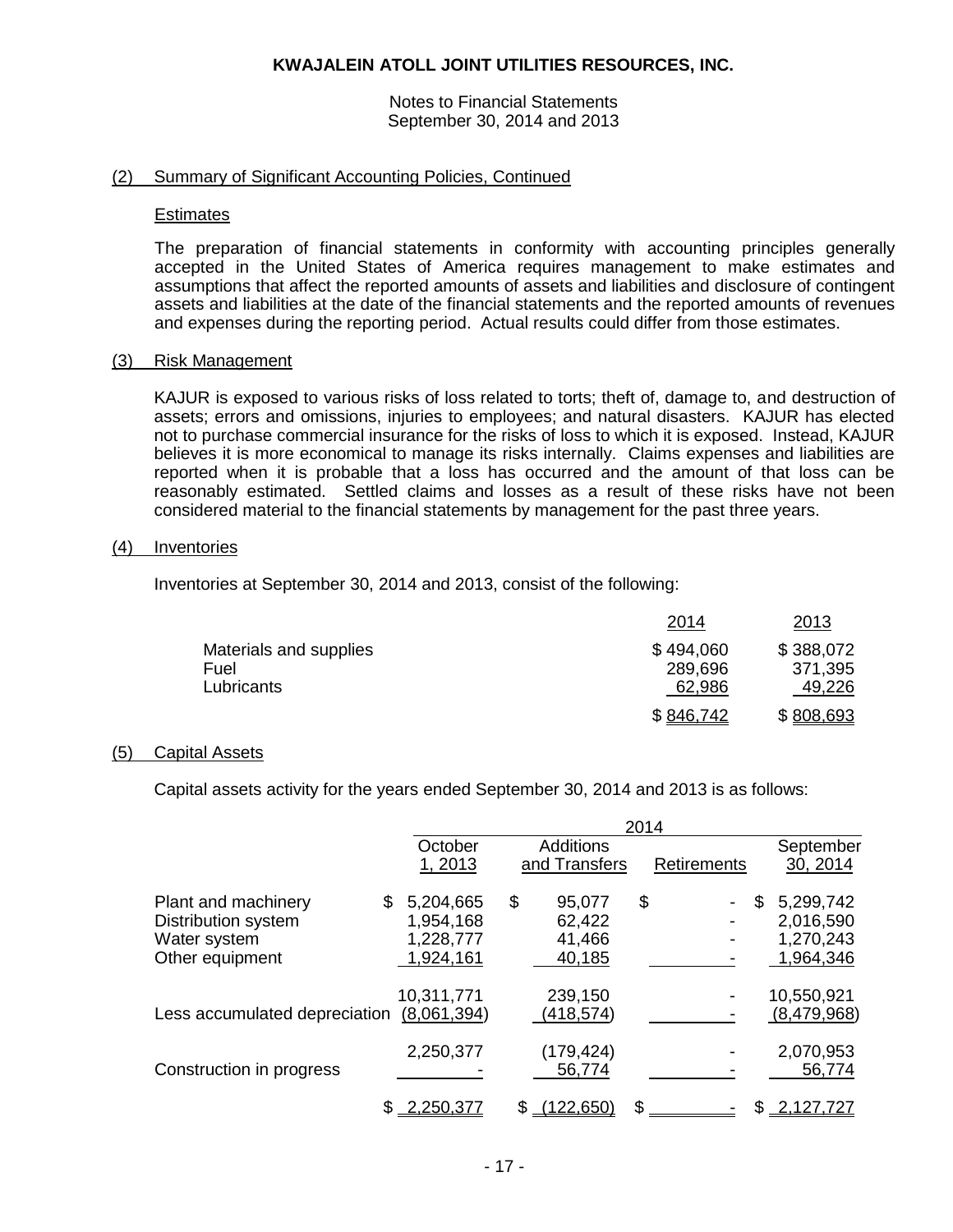Notes to Financial Statements September 30, 2014 and 2013

### (5) Capital Assets, Continued

|                                                                                     |                                                  |     |                                   | 2013 |                         |                                                        |
|-------------------------------------------------------------------------------------|--------------------------------------------------|-----|-----------------------------------|------|-------------------------|--------------------------------------------------------|
|                                                                                     | October<br>1, 2012                               |     | <b>Additions</b><br>and Transfers |      | <b>Retirements</b>      | September<br>30, 2013                                  |
| Plant and machinery<br>\$<br>Distribution system<br>Water system<br>Other equipment | 5,519,679<br>1,954,168<br>1,186,932<br>1,769,637 | \$  | 37,124<br>41,845<br>169,404       | \$   | (352, 138)<br>(14, 880) | \$<br>5,204,665<br>1,954,168<br>1,228,777<br>1,924,161 |
| Less accumulated depreciation                                                       | 10,430,416<br>(7,748,425)                        |     | 248,373<br>(489, 147)             |      | (367, 018)<br>176,178   | 10,311,771<br>(8,061,394)                              |
|                                                                                     | 2,681,991                                        | \$. | (240,774)                         |      | 190,840                 | 2,250,377                                              |

At September 30, 2013, management of KAJUR determined that certain capital assets in the amount of \$367,018 no longer existed. Accordingly, these capital assets were written-off resulting in a loss of \$190,840 for the year ended September 30, 2013.

#### (6) MISSA Note Payable

On April 22, 2014, KAJUR paid in full the outstanding promissory note to the Marshall Islands Social Security Administration (MISSA). At September 30, 2013, KAJUR was liable for taxes, including certain delinquent taxes, interest and penalties, payable to the MISSA in the amount of \$190,512. On October 12, 2007, KAJUR and MISSA entered into a promissory note agreement for the delinquent taxes. The terms of this agreement include monthly payments of \$8,000, interest of 12% per annum, commencing October 31, 2007. For the years ended September 30, 2014 and 2013, KAJUR incurred interest relating to these delinquent taxes of \$0 and \$40,294, respectively.

During the years ended September 30, 2014 and 2013, employer contributions incurred by KAJUR for MISSA taxes amounted to \$109,335 and \$102,866, respectively.

Changes in long-term liabilities during the years ended September 30, 2014 and 2013 were as follows:

| Balance at<br>October<br>1.2013 | Additions      | Reductions  | Balance at<br>September<br>30.2014 | Amount due<br>in One Year |
|---------------------------------|----------------|-------------|------------------------------------|---------------------------|
| MISSA note payable \$ 190,512   | $\mathbb{S}$ - | \$(190,512) | $s -$                              |                           |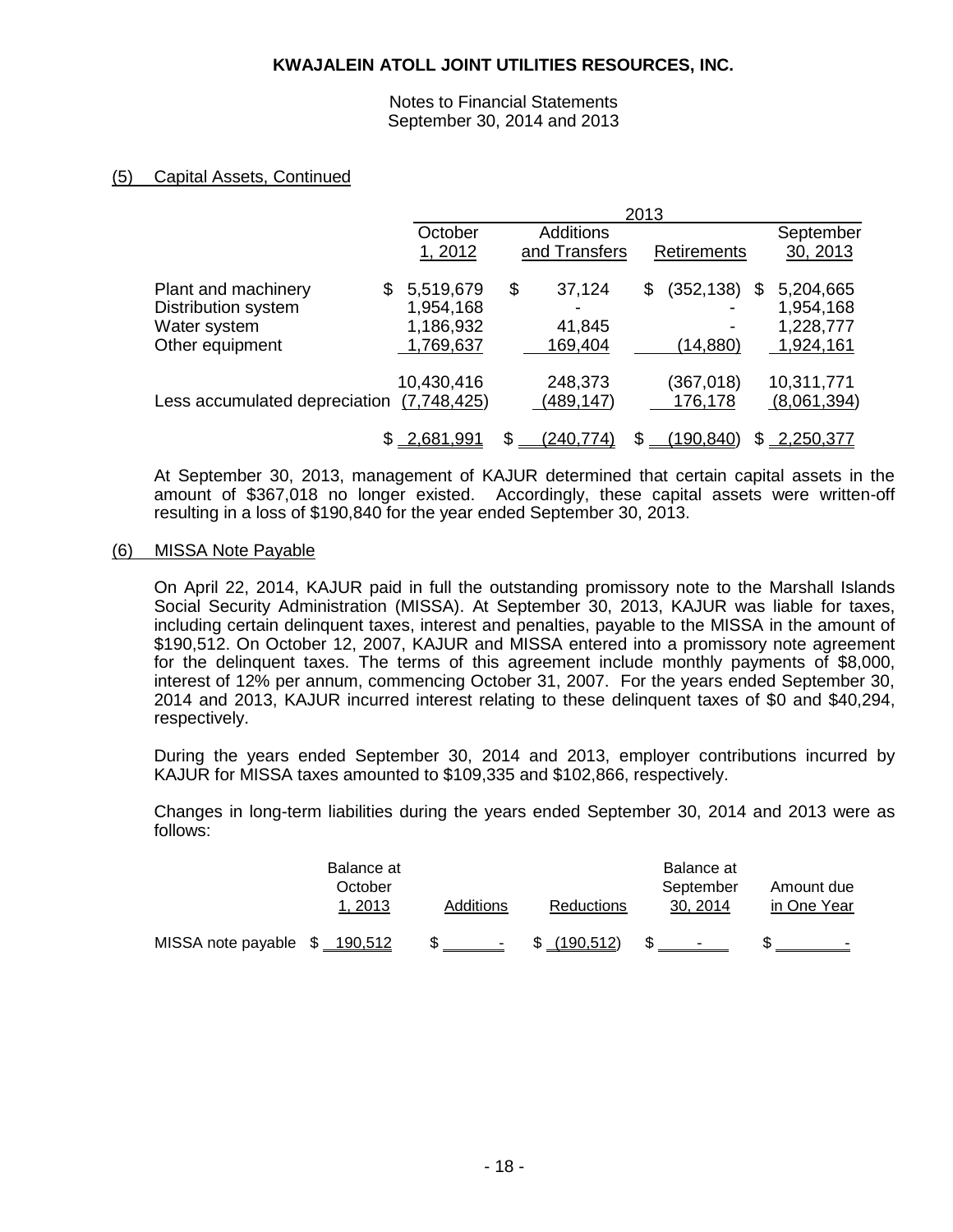Notes to Financial Statements September 30, 2014 and 2013

## (6) MISSA Note Payable, Continued

|                    | Balance at<br>October<br>1.2012 | Additions                   | Reductions    | Balance at<br>September<br>30, 2013 | Amount due<br>in One Year |
|--------------------|---------------------------------|-----------------------------|---------------|-------------------------------------|---------------------------|
| MISSA note payable | \$390,218                       | $\frac{1}{2}$ $\frac{1}{2}$ | \$ (199, 706) | \$190,512                           | \$77,298                  |

# (7) Related Party Transactions

KAJUR is a component unit of RepMar and is therefore affiliated with all RepMar-owned and affiliated entities.

KAJUR's utility service is provided to RepMar and all RepMar-owned and affiliated entities. Services are extended to these entities at more favorable terms and conditions than those afforded to third parties. KAJUR utilizes services from certain affiliated entities at substantially more favorable terms and conditions than those provided to third parties. A summary of related party transactions, in addition to the MISSA note payable discussed in the preceding footnote, for the years ended September 30, 2014 and 2013 and the related receivable and payable balances as of September 30, 2014 and 2013, are as follows:

|                                                                                       | 2014             |             |             |
|---------------------------------------------------------------------------------------|------------------|-------------|-------------|
|                                                                                       | <b>Expenses</b>  | Receivables | Payables    |
| Marshalls Energy Company, Inc.<br><b>Marshall Islands National Telecommunications</b> | \$4,389,707      | \$<br>3,739 | \$2,774,081 |
| Authority                                                                             | 64,749           | 13,054      | 253         |
| Marshall Islands Marine Resources Authority                                           | 26,268           | 137,515     |             |
| RepMar                                                                                | 56,529           | 845,522     | 9,457       |
| <b>Others</b>                                                                         | 109,335          | 50,854      | 57,541      |
|                                                                                       | \$4.646,588      | \$1,050,684 | \$2,841,332 |
|                                                                                       |                  | 2013        |             |
|                                                                                       | <b>Expenses</b>  | Receivables | Payables    |
| Marshalls Energy Company, Inc.<br><b>Marshall Islands National Telecommunications</b> | $$4,323,344$ \\$ |             | \$1,938,345 |
| Authority                                                                             | 42,545           | 13,583      | 225         |
| Marshall Islands Marine Resources Authority                                           | 24,079           | 83,324      |             |
| RepMar                                                                                |                  | 739,580     | 8,437       |
| Others                                                                                | 102,899          | 51,838      | 54,765      |
|                                                                                       |                  |             |             |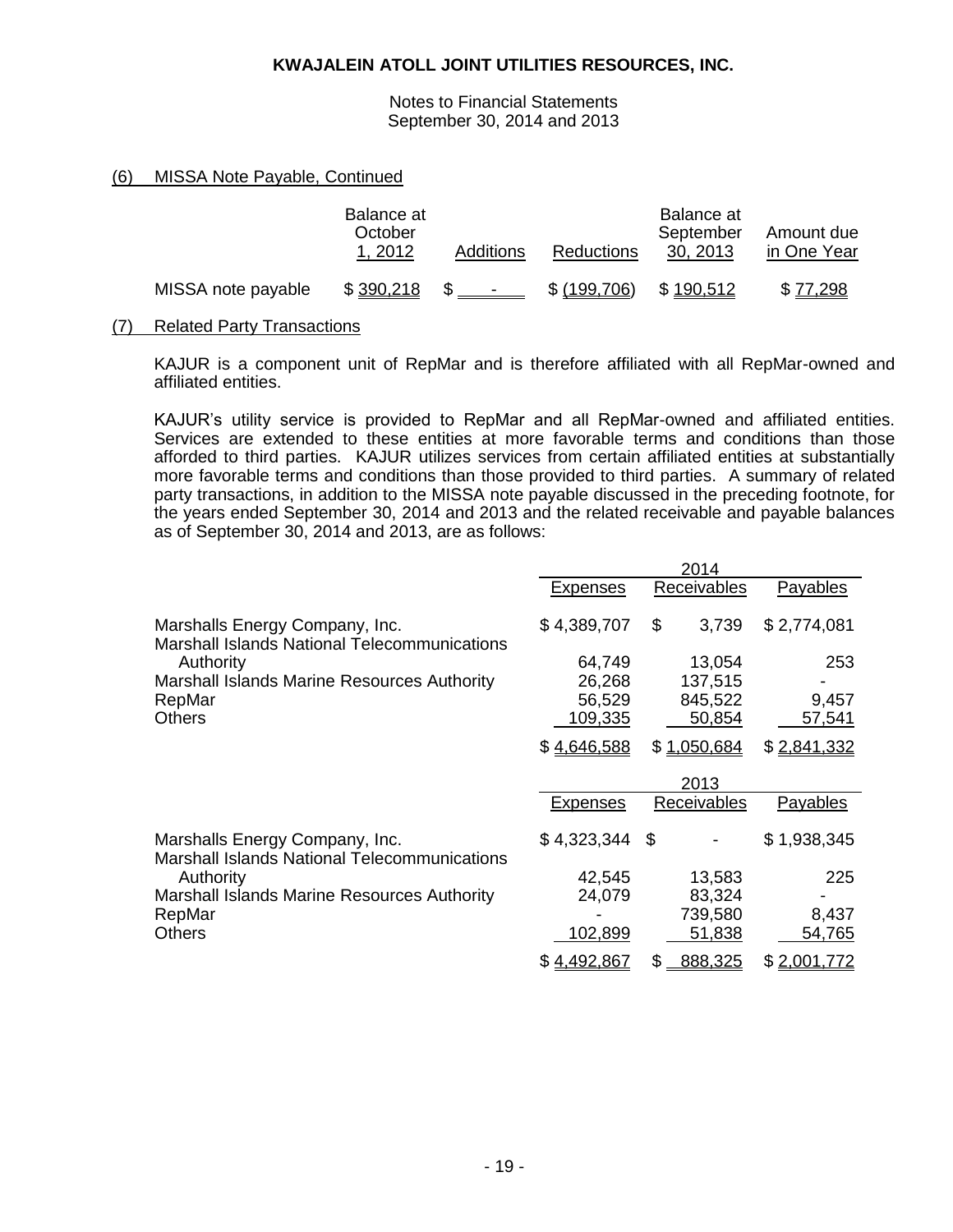Notes to Financial Statements September 30, 2014 and 2013

#### (7) Related Party Transactions, Continued

During the years ended September 30, 2014 and 2013, KAJUR received appropriations from RepMar in the amount of \$1,800,000 and \$1,000,000, respectively, which were subsequently paid to Marshalls Energy Company, Inc. for the purchase of fuel.

#### (8) Contingencies

KAJUR has incurred losses from operations of \$2,383,630 and \$2,378,246 during the years ended September 30, 2014 and 2013, respectively. KAJUR depends on RepMar for cash and noncash funding to continue its operations. Although RepMar has provided funding in the past, no formal agreement exists to provide funds in the future. The continuation of KAJUR's operations is dependent upon future financial support from RepMar in the form of operating subsidies and/or significant improvements in operations through the collection of long outstanding utility receivables and other matters. Additionally, in order for KAJUR to continue as a going concern, it may need to delay payments to the Marshalls Energy Company, Inc. for fuel purchases.

KAJUR participates in a number of federally assisted grant programs. These programs are subject to financial and compliance audits to ascertain if Federal laws and guidelines have been followed. KAJUR's management believes that any liabilities for reimbursement which may arise as a result of these audits would not be material to the financial position of KAJUR.

In the ordinary course of business, claims have been filed against KAJUR. Management does not believe that the plaintiffs will prevail and the ultimate outcome is currently not determinable. Therefore, no provision has been recorded in the accompanying financial statements for losses, if any, that may result.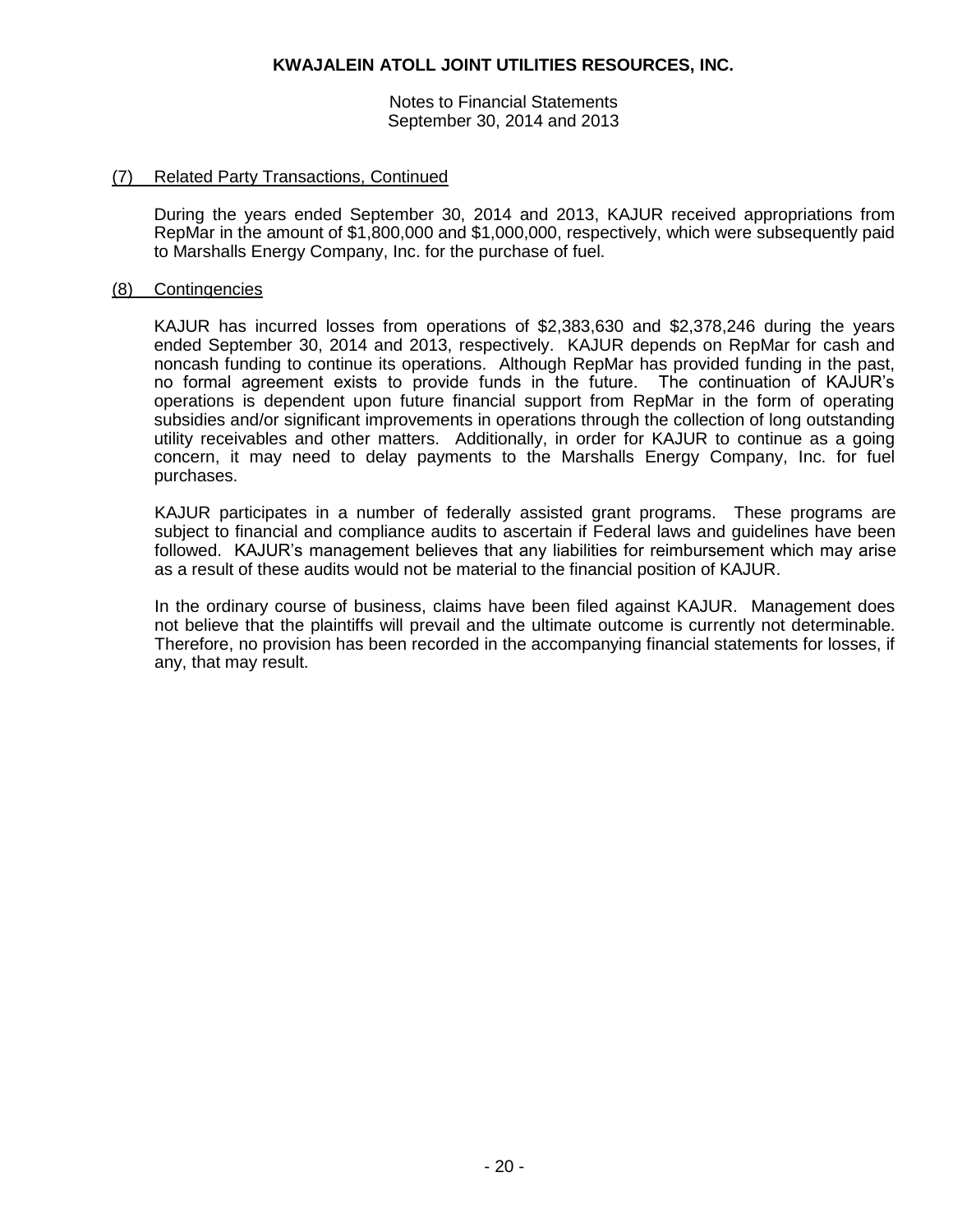

Deloitte & Touche LLP 361 South Marine Corps Drive Tamuning, GU 96913-3911 USA

Tel: (671)646-3884 Fax: (671)649-4932 www.deloitte.com

#### **INDEPENDENT AUDITORS' REPORT ON INTERNAL CONTROL OVER FINANCIAL REPORTING AND ON COMPLIANCE AND OTHER MATTERS BASED ON AN AUDIT OF FINANCIAL STATEMENTS PERFORMED IN ACCORDANCE WITH** *GOVERNMENT AUDITING STANDARDS*

Board of Directors Kwajalein Atoll Joint Utilities Resources, Inc.:

We have audited, in accordance with the auditing standards generally accepted in the United States of America and the standards applicable to financial audits contained in *Government Auditing Standards*  issued by the Comptroller General of the United States, the financial statements of Kwajalein Atoll Joint Utilities Resources, Inc. (KAJUR), which comprise the statement of net position as of September 30, 2014, and the related statements of revenues, expenses, and changes in net position and of cash flows for the year then ended, and the related notes to the financial statements, and have issued our report thereon dated May 11, 2015.

### **Internal Control Over Financial Reporting**

In planning and performing our audit of the financial statements, we considered KAJUR's internal control over financial reporting (internal control) to determine the audit procedures that are appropriate in the circumstances for the purpose of expressing our opinion on the financial statements, but not for the purpose of expressing an opinion on the effectiveness of KAJUR's internal control. Accordingly, we do not express an opinion on the effectiveness of KAJUR's internal control.

A *deficiency in internal control* exists when the design or operation of a control does not allow management or employees, in the normal course of performing their assigned functions, to prevent, or detect and correct, misstatements on a timely basis. A *material weakness* is a deficiency, or a combination of deficiencies, in internal control, such that there is a reasonable possibility that a material misstatement of the entity's financial statements will not be prevented, or detected and corrected on a timely basis. A *significant deficiency* is a deficiency, or a combination of deficiencies, in internal control that is less severe than a material weakness, yet important enough to merit attention by those charged with governance.

Our consideration of internal control was for the limited purpose described in the first paragraph of this section and was not designed to identify all deficiencies in internal control that might be material weaknesses or significant deficiencies. Given these limitations, during our audit we did not identify any deficiencies in internal control that we consider to be material weaknesses. However, material weaknesses may exist that have not been identified.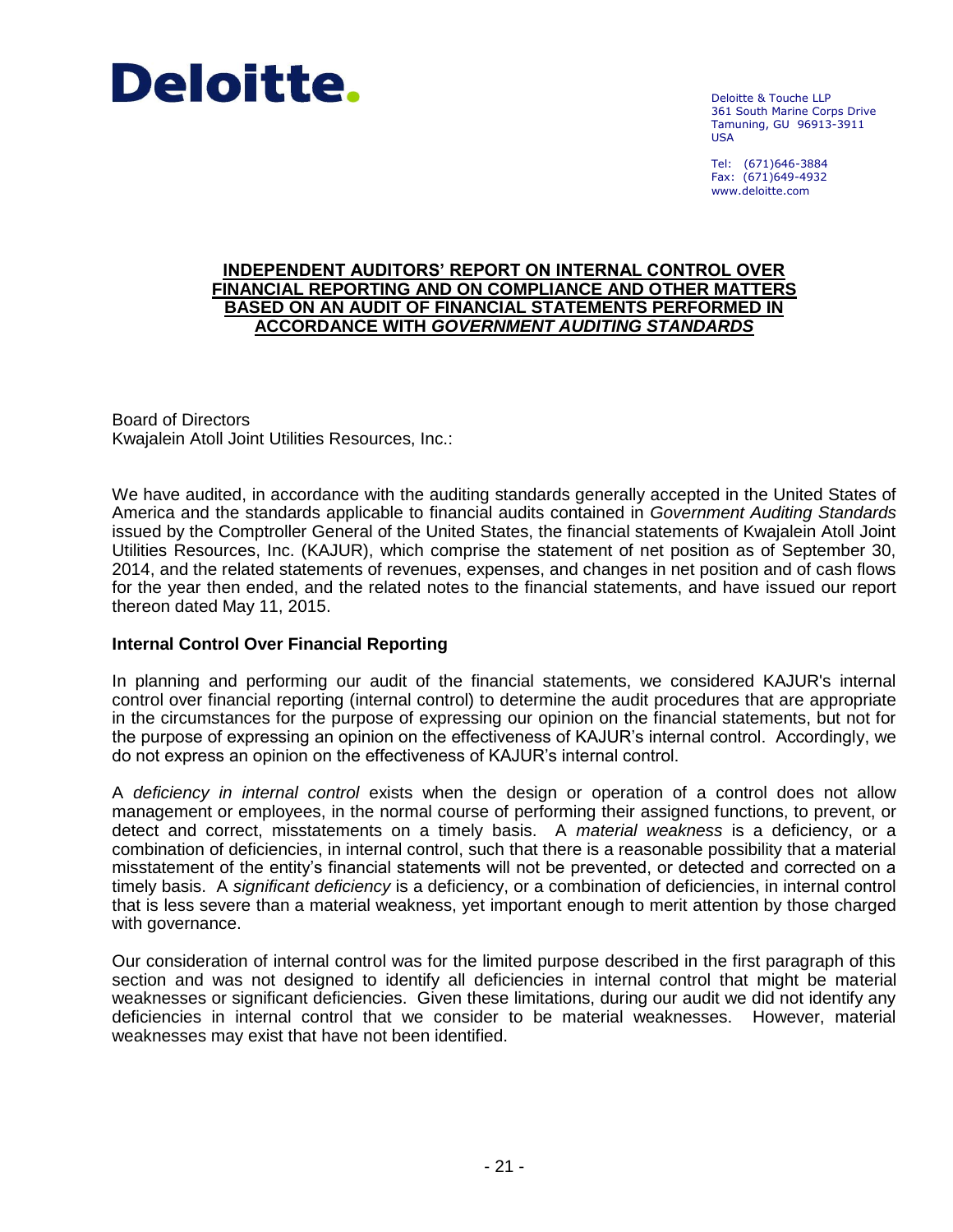## **Compliance and Other Matters**

As part of obtaining reasonable assurance about whether KAJUR's financial statements are free from material misstatement, we performed tests of its compliance with certain provisions of laws, regulations, contracts, and grant agreements, noncompliance with which could have a direct and material effect on the determination of financial statement amounts. However, providing an opinion on compliance with those provisions was not an objective of our audit, and accordingly, we do not express such an opinion. The results of our tests disclosed instances of noncompliance or other matters that are required to be reported under *Government Auditing Standards* and which are described in the accompanying Schedule of Findings and Questioned Costs as item 2014-001.

## **KAJUR's Responses to Findings**

KAJUR's responses to the findings identified in our audit are described in the accompanying Schedule of Findings and Questioned Costs. KAJUR's responses were not subjected to the auditing procedures applied in the audit of the financial statements and, accordingly, we express no opinion on them.

### **Purpose of this Report**

The purpose of this report is solely to describe the scope of our testing of internal control and compliance and the result of that testing, and not to provide an opinion on the effectiveness of the entity's internal control or on compliance. This report is an integral part of an audit performed in accordance with *Government Auditing Standards* in considering the entity's internal control and compliance. Accordingly, this communication is not suitable for any other purpose.

eloite Nachell

May 11, 2015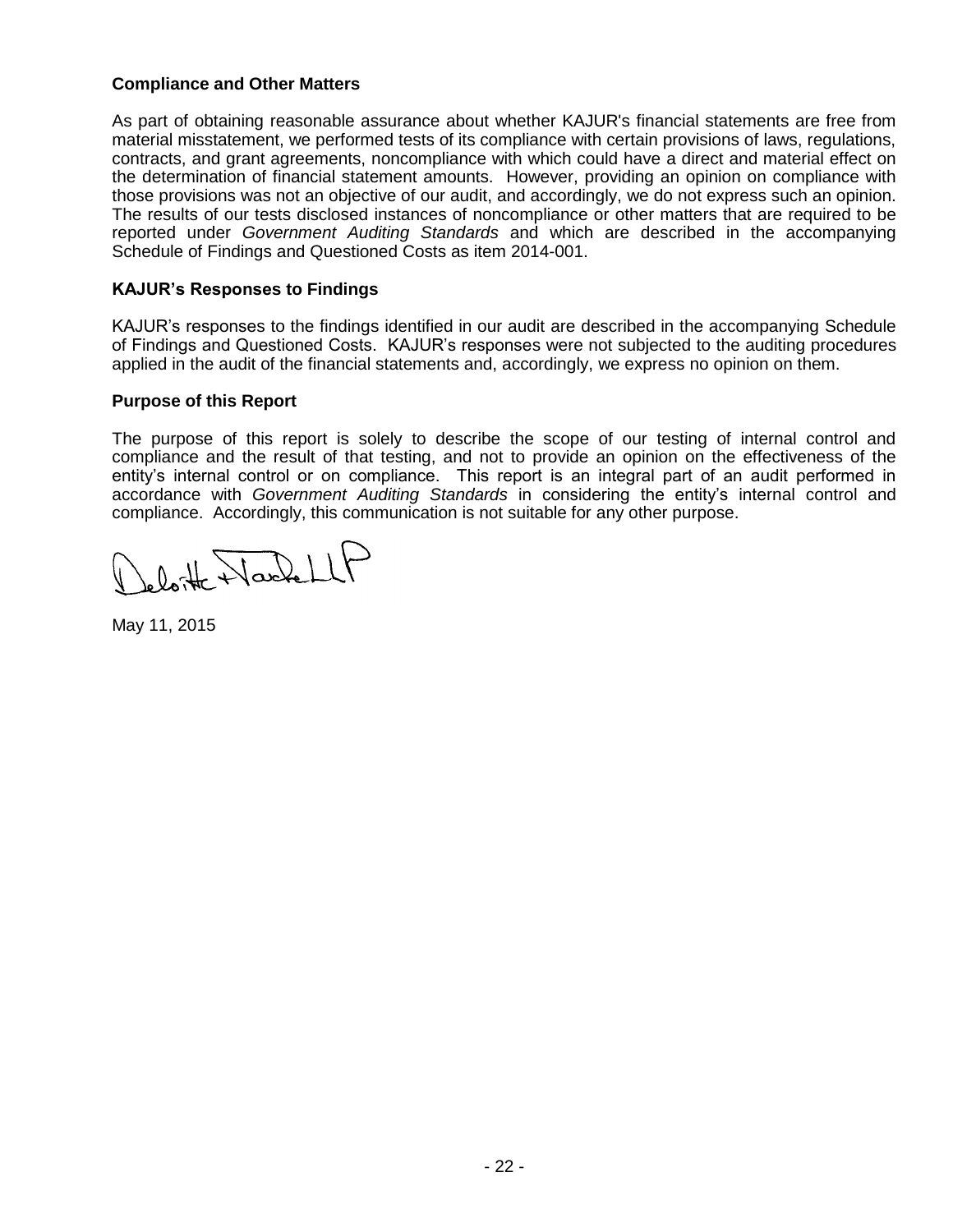

Deloitte & Touche LLP 361 South Marine Corps Drive Tamuning, GU 96913-3911 USA

Tel: (671)646-3884 Fax: (671)649-4932 www.deloitte.com

#### **INDEPENDENT AUDITORS' REPORT ON COMPLIANCE FOR EACH MAJOR FEDERAL PROGRAM; REPORT ON INTERNAL CONTROL OVER COMPLIANCE; AND REPORT ON THE SCHEDULE OF EXPENDITURES OF FEDERAL AWARDS REQUIRED BY OMB CIRCULAR A-133**

Board of Directors Kwajalein Atoll Joint Utilities Resources, Inc.:

### **Report on Compliance for Each Major Federal Program**

We have audited Kwajalein Atoll Joint Utilities Resources, Inc.'s (KAJUR) compliance with the types of compliance requirements described in the *OMB Circular A-133 Compliance Supplement* that could have a direct and material effect on KAJUR's one major federal program for the year ended September 30, 2014. KAJUR's major federal program is identified in the summary of auditor's results section of the accompanying Schedule of Findings and Questioned Costs.

### *Management's Responsibility*

Management is responsible for compliance with the requirements of laws, regulations, contracts, and grants applicable to its federal programs.

### *Auditor's Responsibility*

Our responsibility is to express an opinion on compliance for KAJUR's one major federal program based on our audit of the types of compliance requirements referred to above. We conducted our audit of compliance in accordance with auditing standards generally accepted in the United States of America; the standards applicable to financial audits contained in *Government Auditing Standards*, issued by the Comptroller General of the United States; and OMB Circular A-133, *Audits of States, Local Governments, and Non-Profit Organizations*. Those standards and OMB Circular A-133 require that we plan and perform the audit to obtain reasonable assurance about whether noncompliance with the types of compliance requirements referred to above that could have a direct and material effect on a major federal program occurred. An audit includes examining, on a test basis, evidence about KAJUR's compliance with those requirements and performing such other procedures as we considered necessary in the circumstances.

We believe that our audit provides a reasonable basis for our opinion on compliance for the one major federal program. However, our audit does not provide a legal determination of KAJUR's compliance.

#### *Opinion on the Major Federal Program*

In our opinion, KAJUR complied, in all material respects, with the types of compliance requirements referred to above that could have a direct and material effect on its one major federal program for the year ended September 30, 2014.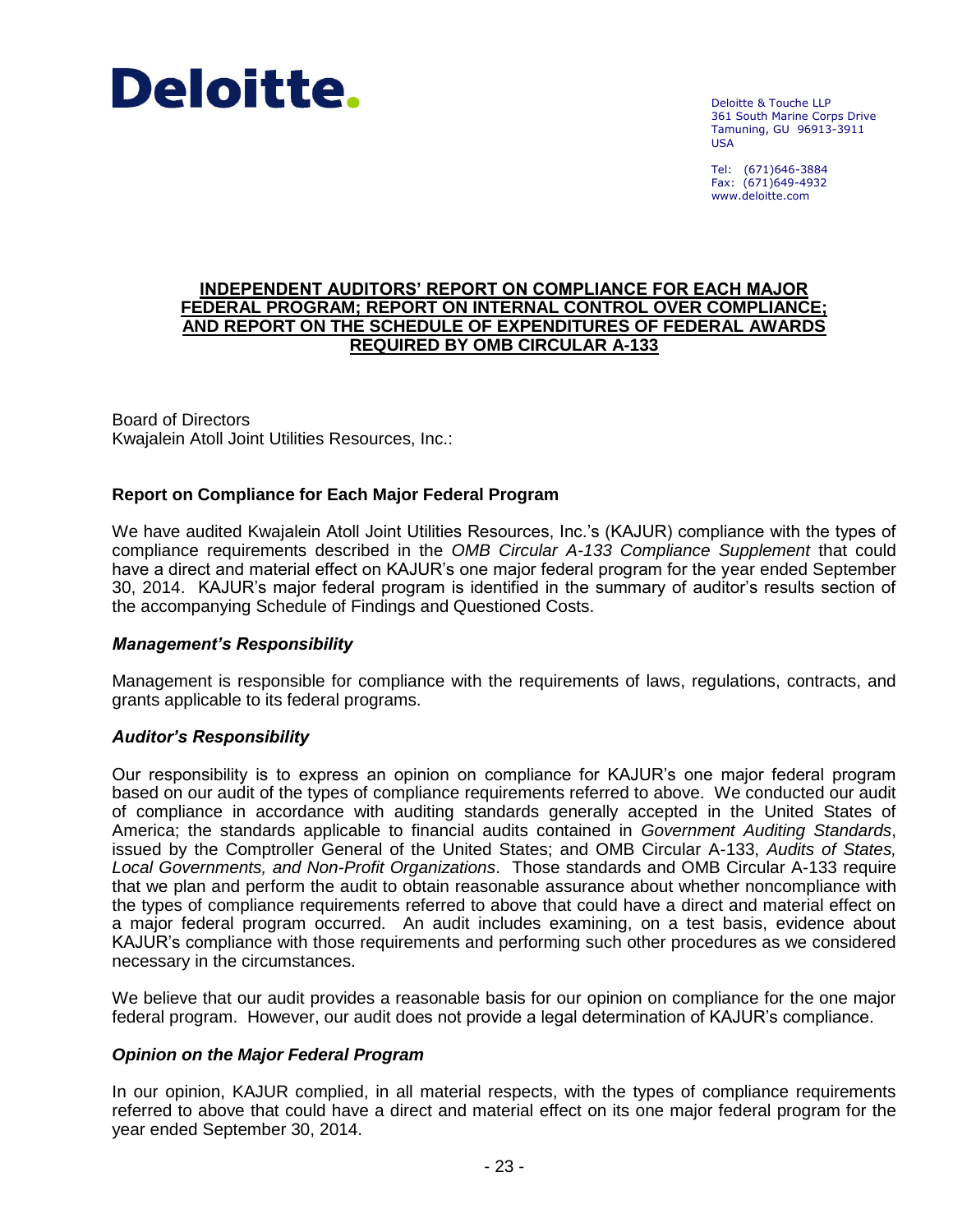## **Report on Internal Control Over Compliance**

Management of KAJUR is responsible for establishing and maintaining effective internal control over compliance with the types of compliance requirements referred to above. In planning and performing our audit of compliance, we considered KAJUR's internal control over compliance with the types of requirements that could have a direct and material effect on its one major federal program to determine the auditing procedures that are appropriate in the circumstances for the purpose of expressing an opinion on compliance for its one major federal program and to test and report on internal control over compliance in accordance with OMB Circular A-133, but not for the purpose of expressing an opinion on the effectiveness of internal control over compliance. Accordingly, we do not express an opinion on the effectiveness of KAJUR's internal control over compliance.

A *deficiency in internal control over compliance* exists when the design or operation of a control over compliance does not allow management or employees, in the normal course of performing their assigned functions, to prevent, or detect and correct, noncompliance with a type of compliance requirement of a federal program on a timely basis. A *material weakness in internal control over compliance* is a deficiency, or combination of deficiencies, in internal control over compliance, such that there is a reasonable possibility that material noncompliance with a type of compliance requirement of a federal program will not be prevented, or detected and corrected, on a timely basis. A *significant deficiency in internal control over compliance* is a deficiency, or a combination of deficiencies, in internal control over compliance with a type of compliance requirement of a federal program that is less severe than a material weakness in internal control over compliance, yet important enough to merit attention by those charged with governance.

Our consideration of internal control over compliance was for the limited purpose described in the first paragraph of this section and was not designed to identify all deficiencies in internal control over compliance that might be material weaknesses or significant deficiencies. We did not identify any deficiencies in internal control over compliance that we consider to be material weaknesses. However, material weaknesses may exist that have not been identified.

The purpose of this report on internal control over compliance is solely to describe the scope of our testing of internal control over compliance and the results of that testing based on the requirements of OMB Circular A-133. Accordingly, this report is not suitable for any other purpose.

### **Report on Schedule of Expenditures of Federal Awards Required by OMB Circular A-133**

We have audited the financial statements of KAJUR as of and for the year ended September 30, 2014, and have issued our report thereon dated May 11, 2015, which contained an unmodified opinion on those financial statements. Our audit was conducted for the purpose of forming an opinion on the financial statements as a whole. The accompanying schedule of expenditures of federal awards is presented for purposes of additional analysis as required by OMB Circular A-133 and is not a required part of the financial statements. Such information is the responsibility of management and was derived from and relates directly to the underlying accounting and other records used to prepare the financial statements. The information has been subjected to the auditing procedures applied in the audit of the financial statements and certain additional procedures, including comparing and reconciling such information directly to the underlying accounting and other records used to prepare the financial statements or to the financial statements themselves, and other additional procedures in accordance with auditing standards generally accepted in the United States of America. In our opinion, the schedule of expenditure of federal awards is fairly stated in all material respects in relation to the financial statements as a whole.

eloite Nachell

May 11, 2015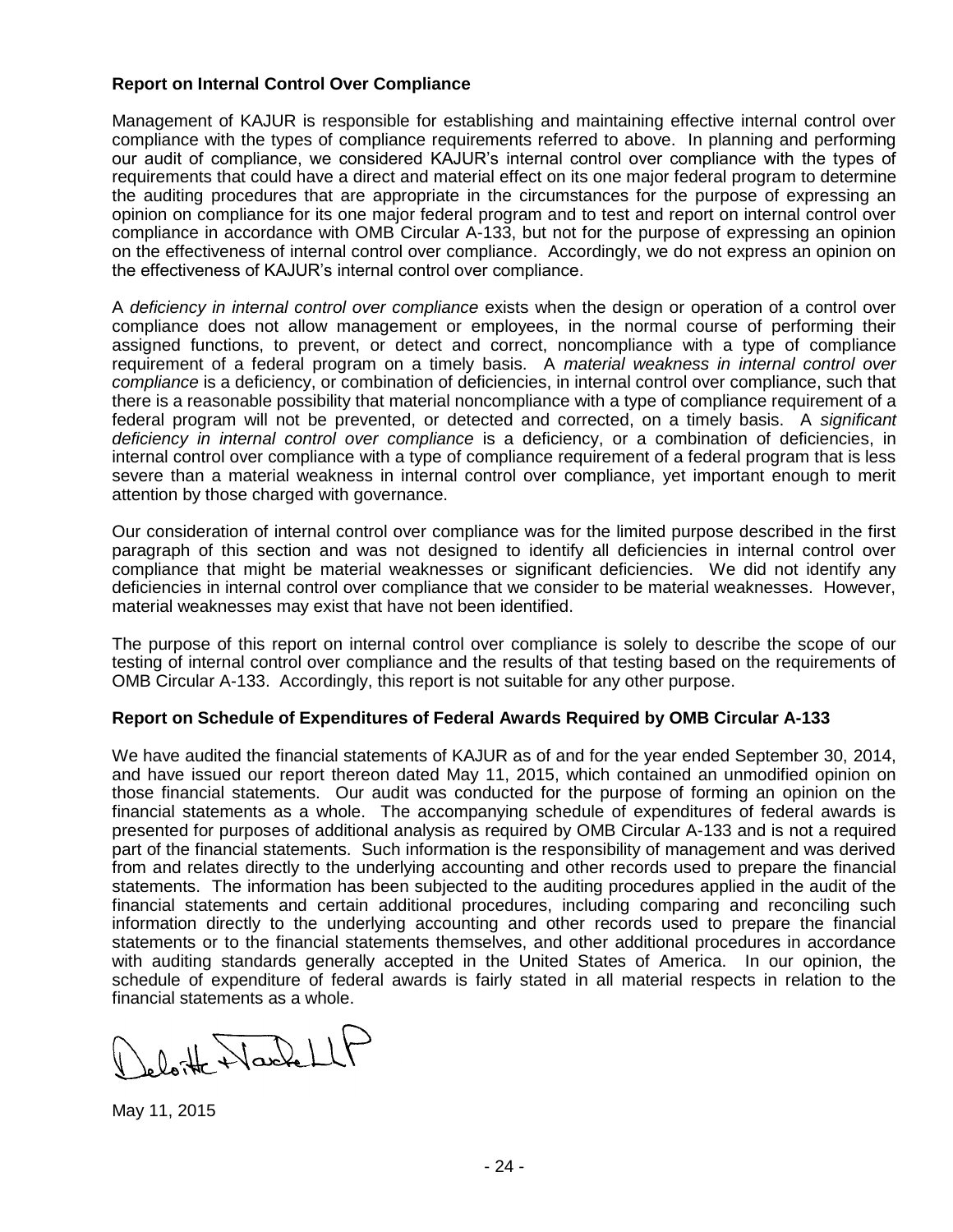Schedule of Expenditures of Federal Awards Year Ended September 30, 2014

Program Title FY14 U.S. Department of the Interior Compact of Free Association, As Amended: Section 211(b)(2) Kwajalein Atoll Landowners Special Needs CFDA #15.875 Power Generation, Distribution, and Maintenance **by the set of the set of the set of the S** 1,800,000 The Schedule of Expenditures of Federal Awards is presented on the accrual basis of accounting.

The above expenditures reconcile to the underlying basic financial statements as follows:

 Power Generation, Distribution, and Maintenance (included within fuel and lubricants expense of \$4,389,707) \$1,800,000

Expenditures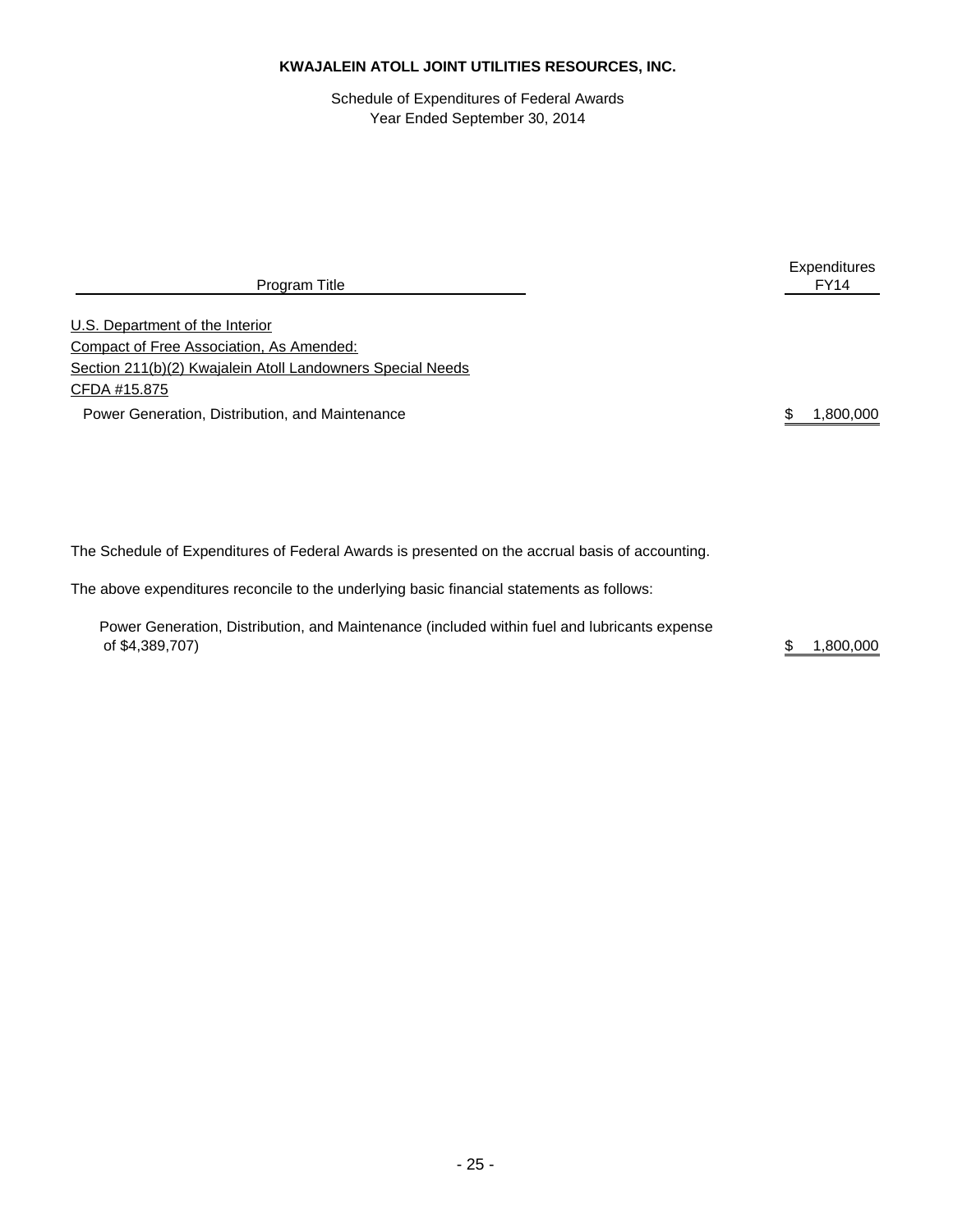Schedule of Findings and Questioned Costs Year Ended September 30, 2014

# **SECTION I - SUMMARY OF AUDITORS' RESULTS**

## *Financial Statements*

| 1.  | Type of auditors' report issued:                      | Unmodified                                                                           |               |
|-----|-------------------------------------------------------|--------------------------------------------------------------------------------------|---------------|
|     | Internal control over financial reporting:            |                                                                                      |               |
| 2.  | Material weakness(es) identified?                     | <b>No</b>                                                                            |               |
| 3.  | Significant deficiency(ies) identified?               |                                                                                      | None reported |
| 4.  | Noncompliance material to financial statements noted? |                                                                                      | Yes           |
|     | <b>Federal Awards</b>                                 |                                                                                      |               |
|     | Internal control over major federal programs:         |                                                                                      |               |
| 5.  | Material weakness(es) identified?                     |                                                                                      | <b>No</b>     |
| 6.  | Significant deficiency(ies) identified?               |                                                                                      | None reported |
| 7.  | programs:                                             | Type of auditors' report issued on compliance for major federal                      | Unmodified    |
| 8.  | accordance with Section 510(a) of OMB Circular A-133? | Any audit findings disclosed that are required to be reported in                     | Yes           |
| 9.  | Identification of major federal programs:             |                                                                                      |               |
|     | <b>CFDA</b><br>Number<br>Name of Federal Program      |                                                                                      |               |
|     | 15.875<br>Kwajalein Impact Fund                       | Compact of Free Association, as Amended:<br>Kwajalein Atoll Landowners Special Needs |               |
| 10. | programs:                                             | Dollar threshold used to distinguish between Type A and Type B                       | \$300,000     |
| 11. | Auditee qualified as a low-risk auditee?              |                                                                                      | <b>No</b>     |
|     | <b>SECTION II - FINANCIAL STATEMENT FINDINGS</b>      |                                                                                      |               |
|     | Reference<br>Number                                   | Findings                                                                             |               |

2014-001 Local Noncompliance

# **SECTION III - FEDERAL AWARD FINDINGS AND QUESTIONED COSTS**

No matters were reported.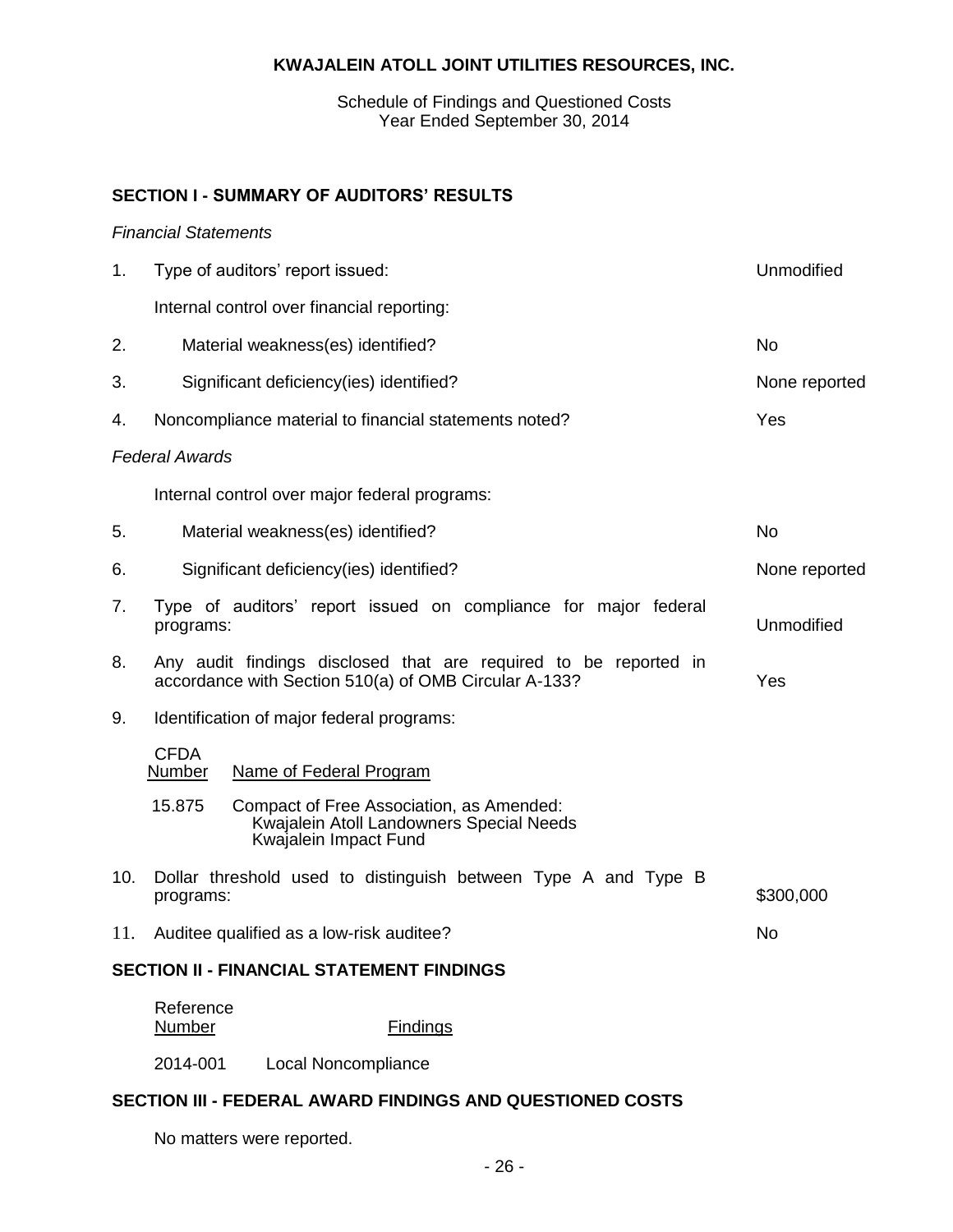Schedule of Findings and Questioned Costs, Continued Year Ended September 30, 2014

Finding No. 2014-001

#### Local Noncompliance

Criteria: RepMar's Procurement Code states the following:

- a) Section 124 unless otherwise authorized by law, all Government contracts shall be awarded by competitive sealed bidding
- b) Section 127 procurement of goods and services not exceeding \$25,000 may be in accordance with small purchases procedures promulgated by RepMar's Policy Office; provided, however that procurement requirements shall not be artificially divided so as to constitute a small purchase under this Section.
- c) Section 128 a contract may be awarded for a supply, service, or construction item without competition when it is determined in writing that there is only one source for the required supply service, or construction item.

Condition: The purchase orders (PO) below did not undergo the competitive sealed bidding process and documentation that quotations were requested from an adequate number of qualified sources was not on file.

| PO No. | PO Date          | <b>Description</b>                       | PO Amount    |
|--------|------------------|------------------------------------------|--------------|
| 0201   | 9/13/13          | Materials and supplies - seawall project | 51,667<br>S  |
| 0277   | 2/12/14          | 2001 Ford Diesel Bucket Truck            | 49,290<br>\$ |
| 0329   | 6/16/14          | 2007 JLG Sky trak                        | 33,290<br>\$ |
| 0330   | 6/19/14          | Equipment and materials - water          |              |
|        |                  | operation                                | 52,750<br>S  |
| 0344   | $\sqrt{8/01}/14$ | Powerplant materials, freight, and       |              |
|        |                  | handling fee                             | 40,289       |
| 0345   | 8/01/14          | Cumming spareparts and supplies          | 38,581<br>\$ |
| 0346   | 8/01/14          | AMPCO raw water pumps                    | 30,607       |
| 0357   | 9/09/14          | Materials and supplies - distribution    | 28,762<br>\$ |

Cause: The cause of the above condition is a lack of adequate internal control policies and procedures demonstrating compliance with RepMar's Procurement Code.

Effect: The effect of the above conditions is noncompliance with RepMar's Procurement Code.

Recommendation: We recommend KAJUR adhere to RepMar's Procurement Code and establish appropriate internal control policies and procedures to comply with procurement requirements. In addition, documentation should include a history of the procurement including assessment of vendor selection.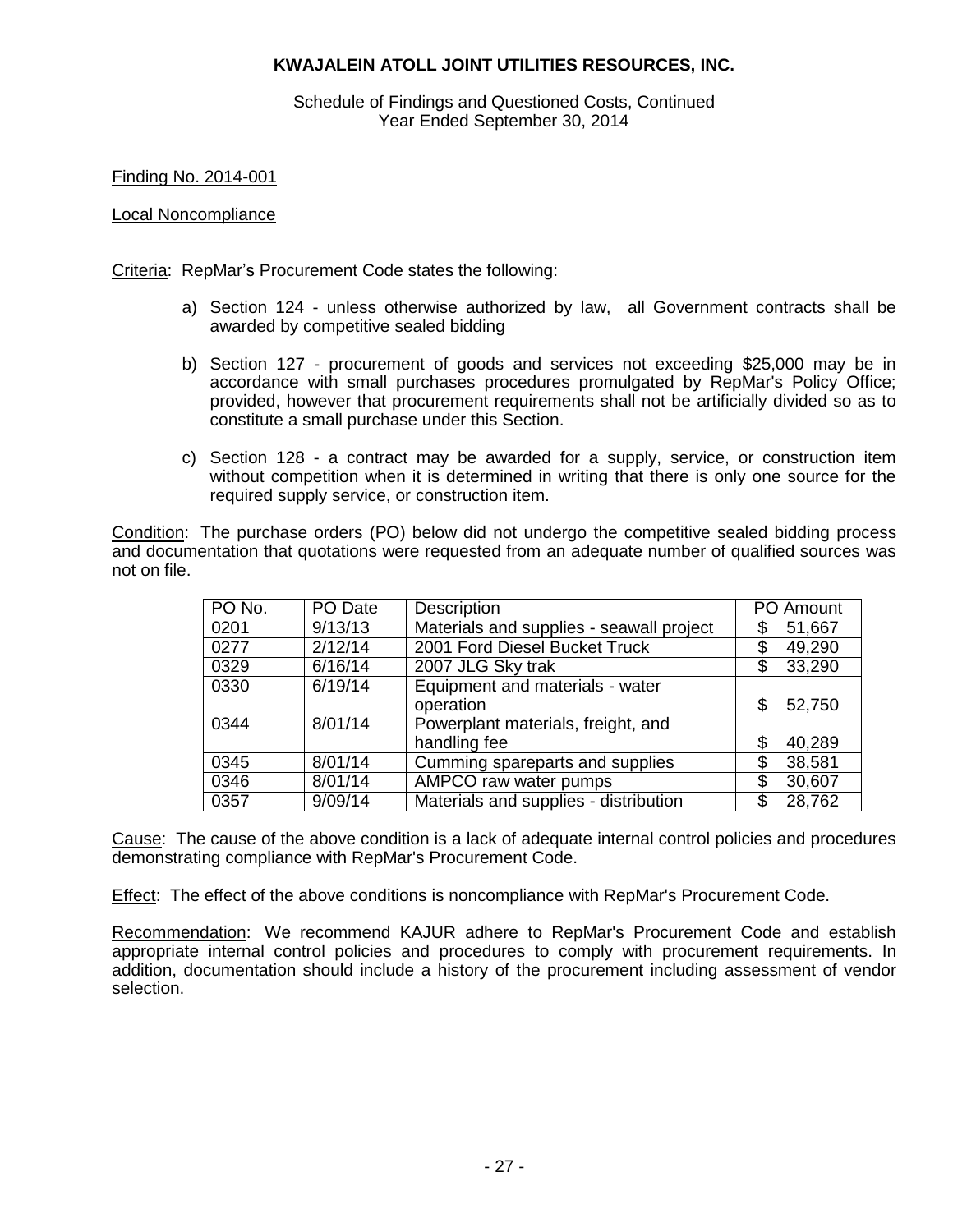Schedule of Findings and Questioned Costs, Continued Year Ended September 30, 2014

Finding No. 2014-001, Continued

Local Noncompliance, Continued

## Auditee Response and Corrective Action Plan:

## Corrective Action:

KAJUR agrees with the noncompliant nature of finding 2014-001 as stated above and in relation to the RepMar Procurement Code to which KAJUR, as a RepMar State Owned Enterprise (SOE) is required to comply with.

KAJUR also wishes to point out that a recently purchased inventory and procurement system just "went live" this year (2014) immediately after Supply, Finance and management employees went through a series of user-training programs. Proper use of the system itself will resolve the conditions described in this Finding as well as other procurement deficiencies within KAJUR. Electronic processes within our Work Flow system have replace manual (paper) procurement practices which were business norms in previous years. To further compliment this system's capability in complying with existing RepMar Procurement Code, KAJUR has sourced out a software which will allow the system to automatically send out an electronic request for price quotes to all of KAJUR's known vendors who are all stored in the system's internal database.

Relative to equipments that KAJUR acquires without going through the competitive sealed process, KAJUR now uses an on-line bidding process that is used by many companies world-wide to purchase high quality used equipments including US military surplus equipments at much competitive prices. At the time this response was formulated, KAJUR had initiated efforts to present full details of this on-line bid process to the RMI Bid Committee to see if it complies with the general intent of the RepMar Procurement Code.

Name of Contact Person:Romeo Alfred, General Manager

Proposed Completion Date: September 2015